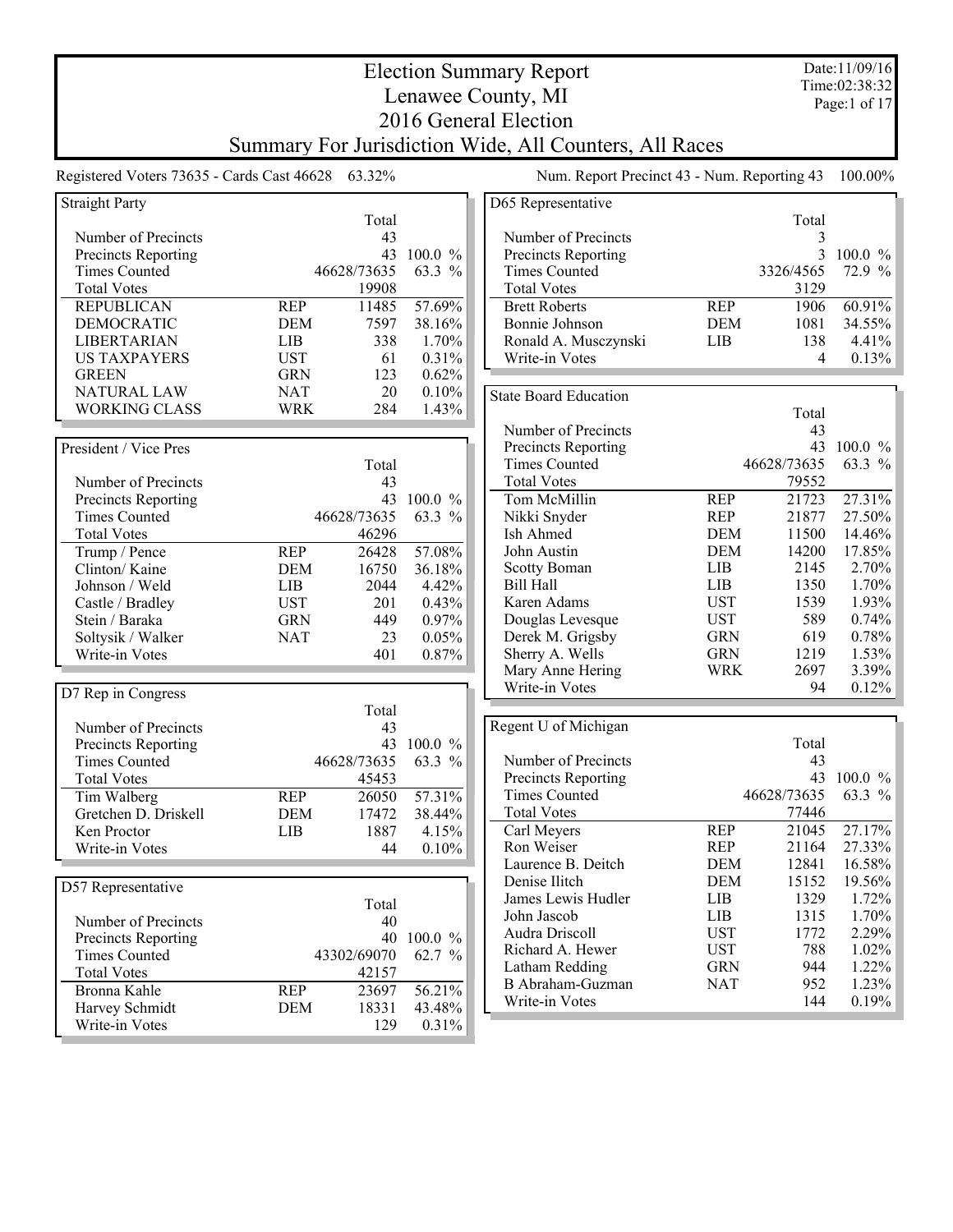Date:11/09/16 Time:02:38:32 Page:2 of 17

## Election Summary Report Lenawee County, MI 2016 General Election Summary For Jurisdiction Wide, All Counters, All Races

Registered Voters 73635 - Cards Cast 46628 63.32% Num. Report Precinct 43 - Num. Reporting 43 100.00%

| Trustee Michigan State |                     |            | County Clerk            |                     |            |
|------------------------|---------------------|------------|-------------------------|---------------------|------------|
|                        | Total               |            |                         | Total               |            |
| Number of Precincts    | 43                  |            | Number of Precincts     | 43                  |            |
| Precincts Reporting    | 43                  | 100.0 %    | Precincts Reporting     |                     | 43 100.0 % |
| <b>Times Counted</b>   | 46628/73635         | 63.3 %     | <b>Times Counted</b>    | 46628/73635         | 63.3 %     |
| <b>Total Votes</b>     | 76253               |            | <b>Total Votes</b>      | 33727               |            |
| William Deary          | 20377<br><b>REP</b> | 26.72%     | Roxann Holloway         | <b>REP</b><br>33135 | 98.24%     |
| Dan Kelly              | <b>REP</b><br>21699 | 28.46%     | Write-in Votes          | 592                 | 1.76%      |
| Dianne Byrum           | <b>DEM</b><br>14300 | 18.75%     |                         |                     |            |
|                        |                     |            |                         |                     |            |
| Diann Woodard          | <b>DEM</b><br>13727 | 18.00%     | <b>County Treasurer</b> |                     |            |
| Justin Burns           | 1894<br><b>LIB</b>  | 2.48%      |                         | Total               |            |
| Gregory S Stempfle     | <b>LIB</b><br>1196  | 1.57%      | Number of Precincts     | 43                  |            |
| Angela Grandy          | <b>UST</b><br>1700  | 2.23%      | Precincts Reporting     |                     | 43 100.0 % |
| Will Tyler White       | <b>GRN</b><br>1207  | 1.58%      | <b>Times Counted</b>    | 46628/73635         | 63.3 %     |
| Write-in Votes         | 153                 | 0.20%      | <b>Total Votes</b>      | 33523               |            |
|                        |                     |            | Marilyn J. Woods        | 32945<br><b>REP</b> | 98.28%     |
| Governer Wayne State   |                     |            | Write-in Votes          | 578                 | 1.72%      |
|                        | Total               |            |                         |                     |            |
| Number of Precincts    | 43                  |            |                         |                     |            |
| Precincts Reporting    | 43                  | 100.0 %    | Register of Deeds       |                     |            |
| <b>Times Counted</b>   | 46628/73635         | 63.3 %     |                         | Total               |            |
|                        |                     |            | Number of Precincts     | 43                  |            |
| <b>Total Votes</b>     | 74379               |            | Precincts Reporting     |                     | 43 100.0 % |
| Michael J. Busuito     | 20251<br><b>REP</b> | 27.23%     | <b>Times Counted</b>    | 46628/73635         | 63.3 %     |
| Kimberly Shmina        | <b>REP</b><br>20472 | 27.52%     | <b>Total Votes</b>      | 33058               |            |
| Yvette M. Anderson     | <b>DEM</b><br>13377 | 17.98%     | Carolyn S. Bater        | 32516<br><b>REP</b> | 98.36%     |
| Mark Gaffney           | <b>DEM</b><br>13475 | 18.12%     | Write-in Votes          | 542                 | 1.64%      |
| Bhagwan Dashairya      | <b>LIB</b><br>911   | 1.22%      |                         |                     |            |
| Al Seder               | <b>LIB</b><br>1345  | 1.81%      |                         |                     |            |
| Robert Gale            | <b>UST</b><br>1184  | 1.59%      | Road Commissioner       |                     |            |
| Marc J Sosnowski       | <b>UST</b><br>758   | 1.02%      |                         | Total               |            |
| Margaret Guttshall     | <b>GRN</b><br>939   | 1.26%      | Number of Precincts     | 43                  |            |
| Fran Shor              | <b>GRN</b><br>797   | 1.07%      | Precincts Reporting     |                     | 43 100.0 % |
| Wendy Goossen          | 710<br><b>NAT</b>   | 0.95%      | <b>Times Counted</b>    | 46628/73635         | 63.3 %     |
| Write-in Votes         | 160                 | 0.22%      | <b>Total Votes</b>      | 28896               |            |
|                        |                     |            | Robert H. Emery         | <b>DEM</b><br>28091 | 97.21%     |
|                        |                     |            | Write-in Votes          | 805                 | 2.79%      |
| Prosecuting Attorney   |                     |            |                         |                     |            |
|                        | Total               |            |                         |                     |            |
| Number of Precincts    | 43                  |            | Drain Commissioner      |                     |            |
| Precincts Reporting    | 43                  | $100.0 \%$ |                         | Total               |            |
| <b>Times Counted</b>   | 46628/73635         | 63.3 %     | Number of Precincts     | 43                  |            |
| <b>Total Votes</b>     | 33835               |            | Precincts Reporting     |                     | 43 100.0 % |
| R. Burke Castleberry   | <b>REP</b><br>33103 | 97.84%     | <b>Times Counted</b>    | 46628/73635         | 63.3 %     |
| Write-in Votes         | 732                 | 2.16%      | <b>Total Votes</b>      | 42217               |            |
|                        |                     |            | Jenny Escott            | <b>REP</b><br>25205 | 59.70%     |
|                        |                     |            | Scott Jay Smith         | <b>DEM</b><br>16865 | 39.95%     |
| County Sheriff         |                     |            | Write-in Votes          | 147                 | 0.35%      |
|                        | Total               |            |                         |                     |            |
| Number of Precincts    | 43                  |            |                         |                     |            |
| Precincts Reporting    |                     | 43 100.0 % | County Surveyor         |                     |            |
| <b>Times Counted</b>   | 46628/73635         | 63.3 %     |                         | Total               |            |
| <b>Total Votes</b>     | 34589               |            | Number of Precincts     | 43                  |            |
| Jack Welsh             | <b>REP</b><br>33892 | 97.98%     | Precincts Reporting     | 43                  | $100.0 \%$ |
| Write-in Votes         | 697                 | 2.02%      | <b>Times Counted</b>    | 46628/73635         | 63.3 %     |
|                        |                     |            | <b>Total Votes</b>      | 32646               |            |
|                        |                     |            | Kevin L. Pickford       | <b>REP</b><br>32066 | 98.22%     |
|                        |                     |            | Write-in Votes          | 580                 | 1.78%      |
|                        |                     |            |                         |                     |            |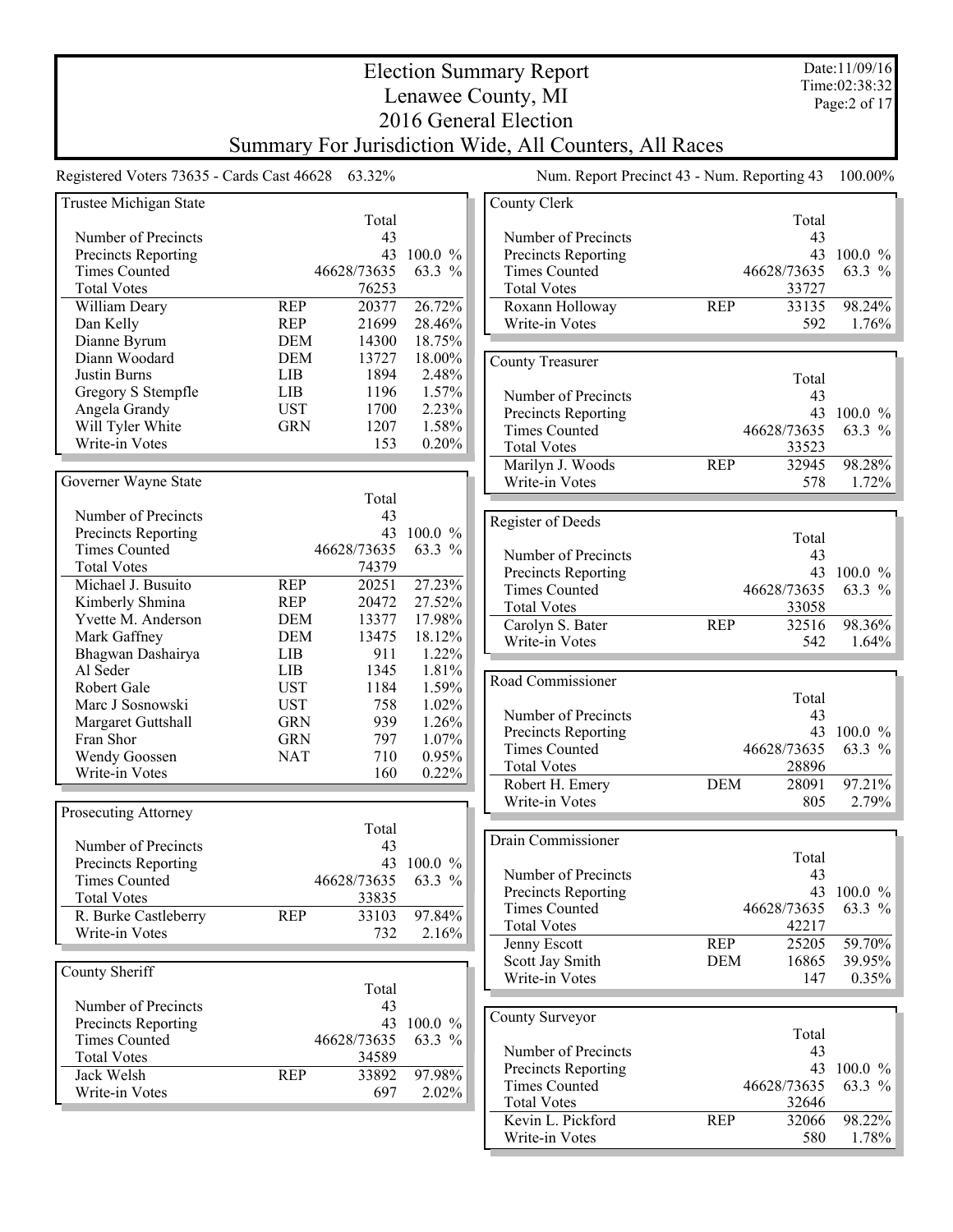|                                                    | <b>Election Summary Report</b> |                |                   |                                                        |            |                |                                |  |
|----------------------------------------------------|--------------------------------|----------------|-------------------|--------------------------------------------------------|------------|----------------|--------------------------------|--|
|                                                    |                                |                |                   | Lenawee County, MI                                     |            |                | Time:02:38:32<br>Page: 3 of 17 |  |
|                                                    |                                |                |                   | 2016 General Election                                  |            |                |                                |  |
|                                                    |                                |                |                   | Summary For Jurisdiction Wide, All Counters, All Races |            |                |                                |  |
| Registered Voters 73635 - Cards Cast 46628 63.32%  |                                |                |                   | Num. Report Precinct 43 - Num. Reporting 43            |            |                | 100.00%                        |  |
| D1 Commissioner                                    |                                |                |                   | D6 Commissioner                                        |            |                |                                |  |
|                                                    |                                | Total          |                   |                                                        |            | Total          |                                |  |
| Number of Precincts                                |                                | 5              |                   | Number of Precincts                                    |            | 3              |                                |  |
| <b>Precincts Reporting</b><br><b>Times Counted</b> |                                | 5<br>5796/8303 | 100.0 %<br>69.8 % | Precincts Reporting<br><b>Times Counted</b>            |            | 3<br>4297/7608 | $100.0 \%$<br>56.5 %           |  |
| <b>Total Votes</b>                                 |                                | 3885           |                   | <b>Total Votes</b>                                     |            | 2915           |                                |  |
| David Stimpson                                     | <b>REP</b>                     | 3798           | 97.76%            | Terry Collins                                          | <b>REP</b> | 2814           | 96.54%                         |  |
| Write-in Votes                                     |                                | 87             | 2.24%             | Write-in Votes                                         |            | 101            | 3.46%                          |  |
|                                                    |                                |                |                   |                                                        |            |                |                                |  |
| D2 Commissioner                                    |                                |                |                   | D7 Commissioner                                        |            |                |                                |  |
|                                                    |                                | Total          |                   |                                                        |            | Total          |                                |  |
| Number of Precincts                                |                                | 6              |                   | Number of Precincts                                    |            | 7              |                                |  |
| Precincts Reporting                                |                                | 6              | 100.0 %           | Precincts Reporting                                    |            | $\tau$         | $100.0 \%$                     |  |
| <b>Times Counted</b>                               |                                | 6091/8900      | 68.4 %            | <b>Times Counted</b>                                   |            | 5956/8747      | 68.1 %                         |  |
| <b>Total Votes</b>                                 |                                | 5498           |                   | <b>Total Votes</b>                                     |            | 4520           |                                |  |
| John D. Lapham                                     | <b>REP</b>                     | 3680           | $66.93\%$         | Robert P. Knoblauch                                    | <b>REP</b> | 4463           | 98.74%                         |  |
| Paul Delezenne                                     | <b>DEM</b>                     | 1792           | 32.59%            | Write-in Votes                                         |            | 57             | 1.26%                          |  |
| Write-in Votes                                     |                                | 26             | 0.47%             |                                                        |            |                |                                |  |
|                                                    |                                |                |                   | D8 Commissioner                                        |            |                |                                |  |
| D3 Commissioner                                    |                                |                |                   |                                                        |            | Total          |                                |  |
|                                                    |                                | Total          |                   | Number of Precincts                                    |            | 3              |                                |  |
| Number of Precincts                                |                                | 5              |                   | Precincts Reporting                                    |            | 3              | $100.0 \%$                     |  |
| Precincts Reporting                                |                                | 5              | 100.0 %           | <b>Times Counted</b>                                   |            | 5496/8420      | 65.3 %                         |  |
| <b>Times Counted</b>                               |                                | 4667/7856      | 59.4 %            | <b>Total Votes</b>                                     |            | 3874           |                                |  |
| <b>Total Votes</b>                                 |                                | 3541           |                   | Ralph C. Tilliotson                                    | <b>REP</b> | 3808           | 98.30%                         |  |
| Jim D. Driskill                                    | <b>REP</b>                     | 3492           | 98.62%            | Write-in Votes                                         |            | 66             | 1.70%                          |  |
| Write-in Votes                                     |                                | 49             | 1.38%             |                                                        |            |                |                                |  |
|                                                    |                                |                |                   | D9 Commissioner                                        |            |                |                                |  |
| D4 Commissioner                                    |                                | Total          |                   | Number of Precincts                                    |            | Total<br>5     |                                |  |
| Number of Precincts                                |                                | 6              |                   | Precincts Reporting                                    |            | 5              | $100.0 \%$                     |  |
| Precincts Reporting                                |                                | 6              | 100.0 %           | <b>Times Counted</b>                                   |            | 6396/8809      | 72.6 %                         |  |
| <b>Times Counted</b>                               |                                | 4991/8225      | 60.7 $%$          | <b>Total Votes</b>                                     |            | 4530           |                                |  |
| <b>Total Votes</b>                                 |                                | 4602           |                   | Chris E. Wittenbach                                    | <b>REP</b> | 4475           | 98.79%                         |  |
| Dawn L. Bales                                      | <b>REP</b>                     | 2907           | 63.17%            | Write-in Votes                                         |            | 55             | 1.21%                          |  |
| Charles S. Rodebaugh                               | <b>DEM</b>                     | 1678           | 36.46%            |                                                        |            |                |                                |  |
| Write-in Votes                                     |                                | 17             | 0.37%             | Adrian Twp Supervisor                                  |            |                |                                |  |
|                                                    |                                |                |                   |                                                        |            | Total          |                                |  |
| D5 Commissioner                                    |                                |                |                   | Number of Precincts                                    |            | $\overline{2}$ |                                |  |
|                                                    |                                | Total          |                   | Precincts Reporting                                    |            |                | 2 100.0 %                      |  |
| Number of Precincts                                |                                | 3              |                   | <b>Times Counted</b>                                   |            | 3539/5001      | 70.8 %                         |  |
| Precincts Reporting                                |                                | 3              | 100.0 %           | <b>Total Votes</b>                                     |            | 2526           |                                |  |
| <b>Times Counted</b>                               |                                | 2938/6767      | 43.4 %            | Jim Koehn                                              | <b>REP</b> | 2477           | 98.06%                         |  |
| <b>Total Votes</b>                                 |                                | 2722           |                   | Write-in Votes                                         |            | 49             | 1.94%                          |  |
| William D. Hoffman                                 | <b>REP</b>                     | 882            | 32.40%            |                                                        |            |                |                                |  |
| Karol Bolton                                       | <b>DEM</b>                     | 1816           | 66.72%            | Adrian Twp Clerk                                       |            |                |                                |  |
| Write-in Votes                                     |                                | 24             | $0.88\%$          |                                                        |            | Total          |                                |  |
|                                                    |                                |                |                   | Number of Precincts                                    |            | 2              |                                |  |
|                                                    |                                |                |                   | Precincts Reporting                                    |            | $\overline{2}$ | $100.0 \%$                     |  |
|                                                    |                                |                |                   | <b>Times Counted</b>                                   |            | 3539/5001      | 70.8 %                         |  |
|                                                    |                                |                |                   | <b>Total Votes</b>                                     |            | 2525           |                                |  |
|                                                    |                                |                |                   | Rob Hosken                                             | <b>REP</b> | 2481           | 98.26%                         |  |
|                                                    |                                |                |                   | Write-in Votes                                         |            | 44             | 1.74%                          |  |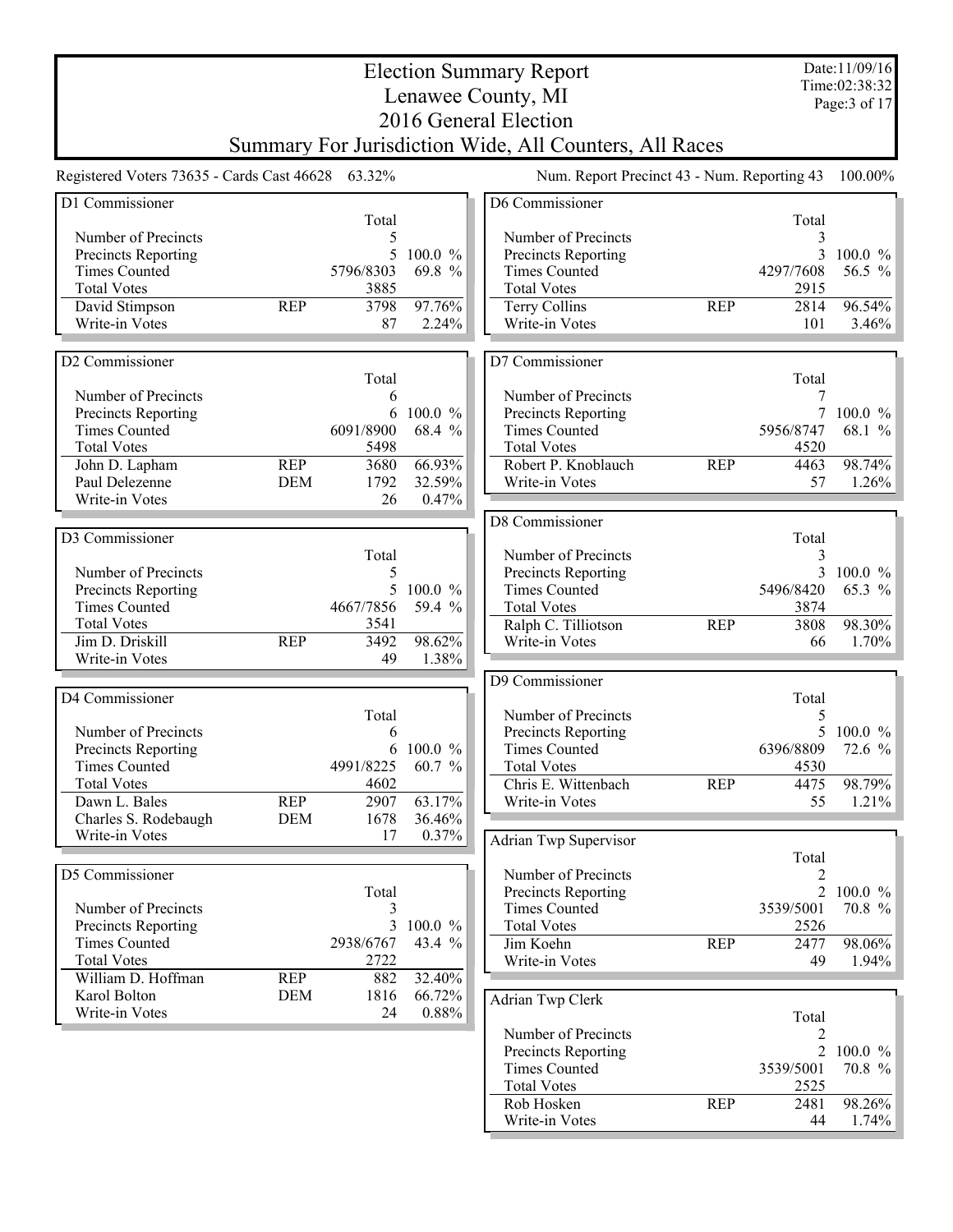|                                                   |                          |                |                        | <b>Election Summary Report</b><br>Lenawee County, MI   |            |                   | Date:11/09/16<br>Time:02:38:32 |
|---------------------------------------------------|--------------------------|----------------|------------------------|--------------------------------------------------------|------------|-------------------|--------------------------------|
|                                                   |                          |                |                        | 2016 General Election                                  |            |                   | Page: 4 of 17                  |
|                                                   |                          |                |                        | Summary For Jurisdiction Wide, All Counters, All Races |            |                   |                                |
| Registered Voters 73635 - Cards Cast 46628 63.32% |                          |                |                        | Num. Report Precinct 43 - Num. Reporting 43            |            |                   | 100.00%                        |
| Adrian Twp Treasurer                              |                          |                |                        | <b>Blissfield Twp Trustee</b>                          |            |                   |                                |
|                                                   |                          | Total          |                        |                                                        |            | Total             |                                |
| Number of Precincts                               |                          | 2              |                        | Number of Precincts                                    |            | 2                 |                                |
| Precincts Reporting<br><b>Times Counted</b>       |                          | 3539/5001      | 2 100.0 %<br>70.8 %    | Precincts Reporting<br><b>Times Counted</b>            |            | 2034/2979         | 2 100.0 %<br>68.3 %            |
| <b>Total Votes</b>                                |                          | 2545           |                        | <b>Total Votes</b>                                     |            | 2225              |                                |
| James J. Malarney                                 | <b>REP</b>               | 2503           | 98.35%                 | Devon Gilson-Pitts                                     | <b>REP</b> | 1360              | 61.12%                         |
| Write-in Votes                                    |                          | 42             | 1.65%                  | Orrin Gregg                                            |            | 841               | 37.80%                         |
|                                                   |                          |                |                        | Write-in Votes                                         |            | 24                | 1.08%                          |
| <b>Adrian Twp Trustee</b>                         |                          |                |                        |                                                        |            |                   |                                |
| Number of Precincts                               |                          | Total<br>2     |                        | Cambridge Twp Supervisor                               |            | Total             |                                |
| Precincts Reporting                               |                          |                | 2 100.0 %              | Number of Precincts                                    |            | 3                 |                                |
| <b>Times Counted</b>                              |                          | 3539/5001      | 70.8 %                 | Precincts Reporting                                    |            | 3                 | $100.0 \%$                     |
| <b>Total Votes</b>                                |                          | 8982           |                        | <b>Times Counted</b>                                   |            | 3326/4565         | 72.9 %                         |
| Michael Herr                                      | <b>REP</b>               | 2202           | 24.52%                 | <b>Total Votes</b>                                     |            | 2702              |                                |
| Tom Romain                                        | <b>REP</b>               | 1921           | 21.39%                 | <b>Bill Gentner</b>                                    | <b>REP</b> | 1921              | 71.10%                         |
| <b>Ben Ruesink</b><br>Raymond Thompson            | <b>REP</b><br><b>REP</b> | 2091<br>1787   | 23.28%<br>19.90%       | Douglas D. Lake<br>Write-in Votes                      |            | 774<br>7          | 28.65%<br>0.26%                |
| Bryan Winder                                      |                          | 947            | 10.54%                 |                                                        |            |                   |                                |
| Write-in Votes                                    |                          | 34             | 0.38%                  | Cambridge Twp Clerk                                    |            |                   |                                |
|                                                   |                          |                |                        |                                                        |            | Total             |                                |
| <b>Blissfield Twp Supervisor</b>                  |                          |                |                        | Number of Precincts                                    |            | 3                 |                                |
|                                                   |                          | Total          |                        | Precincts Reporting<br><b>Times Counted</b>            |            | 3                 | 100.0%                         |
| Number of Precincts<br>Precincts Reporting        |                          | 2              | 2 100.0 %              | <b>Total Votes</b>                                     |            | 3326/4565<br>2349 | 72.9 %                         |
| <b>Times Counted</b>                              |                          | 2034/2979      | 68.3 %                 | Rick W. Richardson                                     | <b>REP</b> | 2317              | 98.64%                         |
| <b>Total Votes</b>                                |                          | 1968           |                        | Write-in Votes                                         |            | 32                | 1.36%                          |
| Adolio Q. Navarro Jr                              | <b>REP</b>               | 1263           | 64.18%                 |                                                        |            |                   |                                |
| Mark J Burgermeister                              | <b>DEM</b>               | 694            | 35.26%                 | Cambridge Twp Treasurer                                |            |                   |                                |
| Write-in Votes                                    |                          | 11             | $0.56\%$               |                                                        |            | Total             |                                |
|                                                   |                          |                |                        | Number of Precincts                                    |            | 3                 |                                |
| <b>Blissfield Twp Clerk</b>                       |                          | Total          |                        | Precincts Reporting<br><b>Times Counted</b>            |            | 3326/4565         | 3 100.0 %<br>72.9 %            |
| Number of Precincts                               |                          |                |                        | <b>Total Votes</b>                                     |            | 2384              |                                |
| Precincts Reporting                               |                          | $\overline{2}$ | $100.0 \%$             | Laurie A. Johncox                                      | <b>REP</b> | 2344              | 98.32%                         |
| <b>Times Counted</b>                              |                          | 2034/2979      | 68.3 %                 | Write-in Votes                                         |            | 40                | 1.68%                          |
| <b>Total Votes</b>                                |                          | 1840           |                        |                                                        |            |                   |                                |
| Nancy K. Cranor<br><b>Brittany Alcock</b>         | <b>REP</b>               | 1235<br>597    | 67.12%<br>32.45%       | Cambridge Twp Trustee                                  |            |                   |                                |
| Write-in Votes                                    |                          | 8              | 0.43%                  | Number of Precincts                                    |            | Total<br>3        |                                |
|                                                   |                          |                |                        | Precincts Reporting                                    |            | 3                 | $100.0 \%$                     |
| <b>Blissfield Twp Treasurer</b>                   |                          |                |                        | <b>Times Counted</b>                                   |            | 3326/4565         | 72.9 %                         |
|                                                   |                          | Total          |                        | <b>Total Votes</b>                                     |            | 4097              |                                |
| Number of Precincts                               |                          | 2              |                        | Otis Garrison                                          | <b>REP</b> | 2127              | 51.92%                         |
| Precincts Reporting<br><b>Times Counted</b>       |                          | 2034/2979      | 2 100.0 $\%$<br>68.3 % | Tom Kissel                                             | <b>REP</b> | 1933              | 47.18%                         |
| <b>Total Votes</b>                                |                          | 1580           |                        | Write-in Votes                                         |            | 37                | $0.90\%$                       |
| Karen L. Baldwin                                  | <b>REP</b>               | 1561           | 98.80%                 |                                                        |            |                   |                                |
| Write-in Votes                                    |                          | 19             | 1.20%                  |                                                        |            |                   |                                |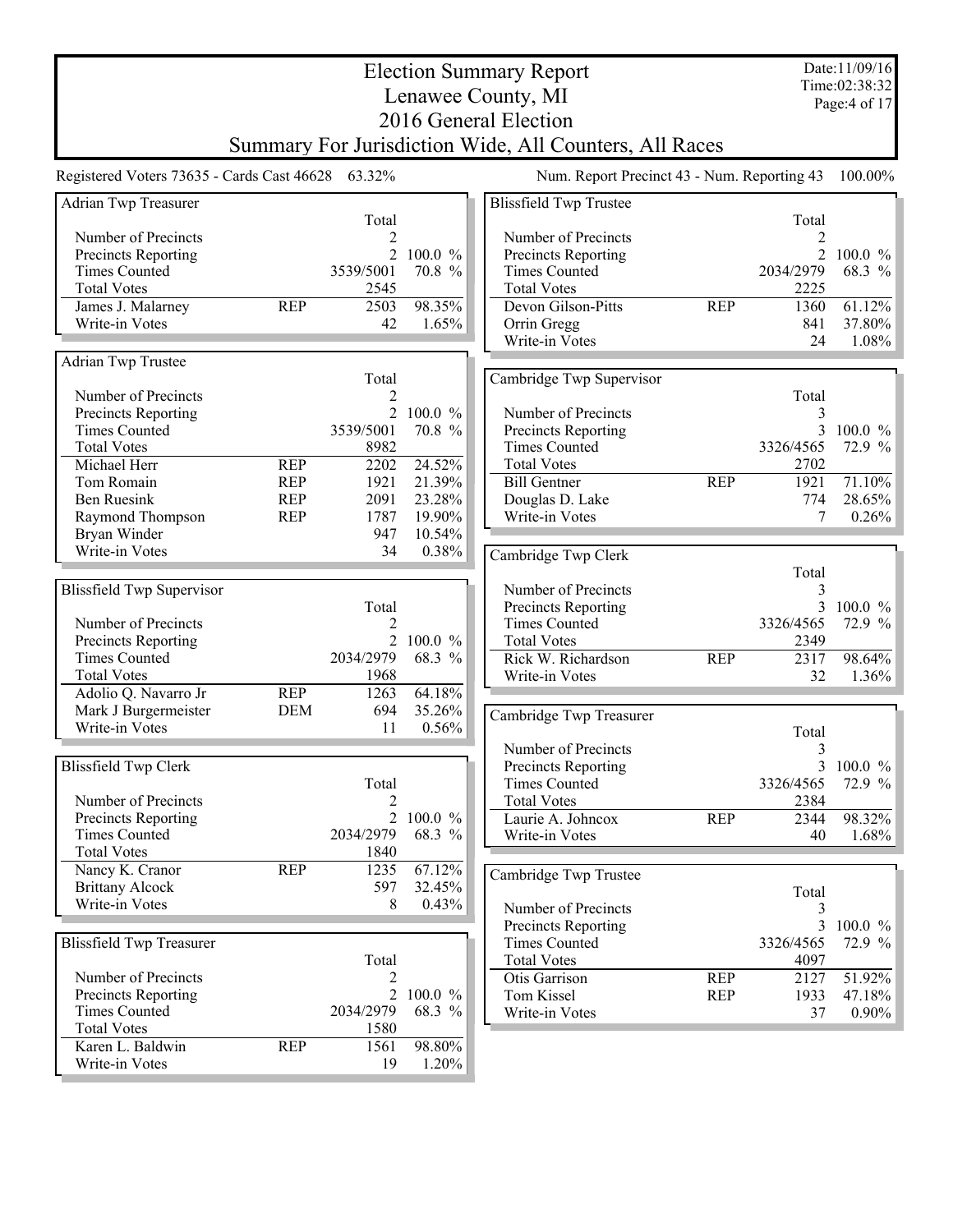|                                                   |            |                |                       | <b>Election Summary Report</b>                         |            |            | Date:11/09/16<br>Time:02:38:32 |
|---------------------------------------------------|------------|----------------|-----------------------|--------------------------------------------------------|------------|------------|--------------------------------|
|                                                   |            |                |                       | Lenawee County, MI                                     |            |            | Page: 5 of 17                  |
|                                                   |            |                |                       | 2016 General Election                                  |            |            |                                |
|                                                   |            |                |                       | Summary For Jurisdiction Wide, All Counters, All Races |            |            |                                |
| Registered Voters 73635 - Cards Cast 46628 63.32% |            |                |                       | Num. Report Precinct 43 - Num. Reporting 43            |            |            | 100.00%                        |
| Clinton Twp Supervisor                            |            |                |                       | Deerfield Twp Treasurer                                |            |            |                                |
|                                                   |            | Total          |                       |                                                        |            | Total      |                                |
| Number of Precincts                               |            | 2              |                       | Number of Precincts                                    |            |            |                                |
| Precincts Reporting                               |            | $\overline{2}$ | 100.0 %               | Precincts Reporting                                    |            |            | 100.0 %                        |
| <b>Times Counted</b>                              |            | 1998/2798      | 71.4 %                | <b>Times Counted</b>                                   |            | 740/1117   | 66.2 $%$                       |
| <b>Total Votes</b>                                |            | 1413           |                       | <b>Total Votes</b>                                     |            | 579        |                                |
| Phillip Reiser                                    | <b>REP</b> | 1396           | 98.80%                | Pam Witt                                               | <b>REP</b> | 572        | 98.79%                         |
| Write-in Votes                                    |            | 17             | 1.20%                 | Write-in Votes                                         |            | 7          | 1.21%                          |
| Clinton Twp Clerk                                 |            |                |                       | Deerfield Twp Trustee                                  |            |            |                                |
|                                                   |            | Total          |                       |                                                        |            | Total      |                                |
| Number of Precincts                               |            | 2              |                       | Number of Precincts                                    |            |            |                                |
| Precincts Reporting                               |            | $\overline{2}$ | $100.0 \%$            | Precincts Reporting                                    |            |            | $100.0 \%$                     |
| <b>Times Counted</b>                              |            | 1998/2798      | 71.4 %                | <b>Times Counted</b>                                   |            | 740/1117   | 66.2 %                         |
| <b>Total Votes</b>                                |            | 1414           |                       | <b>Total Votes</b>                                     |            | 1155       |                                |
| Cheryl Matzinger                                  | <b>REP</b> | 1395           | 98.66%                | Joe Fowler                                             | <b>REP</b> | 397        | 34.37%                         |
| Write-in Votes                                    |            | 19             | 1.34%                 | Daniel T. Witt<br>Amy Daniels                          | <b>REP</b> | 453<br>295 | 39.22%<br>25.54%               |
|                                                   |            |                |                       | Write-in Votes                                         |            | 10         | 0.87%                          |
| Clinton Twp Treasurer                             |            | Total          |                       |                                                        |            |            |                                |
| Number of Precincts                               |            | 2              |                       | Dover Twp Supervisor                                   |            |            |                                |
| Precincts Reporting                               |            |                | 2 100.0 %             |                                                        |            | Total      |                                |
| <b>Times Counted</b>                              |            | 1998/2798      | 71.4 %                | Number of Precincts                                    |            |            |                                |
| <b>Total Votes</b>                                |            | 1404           |                       | Precincts Reporting                                    |            |            | 100.0 $%$                      |
| Joanna Thompson                                   | <b>REP</b> | 1387           | 98.79%                | <b>Times Counted</b>                                   |            | 758/1255   | 60.4 %                         |
| Write-in Votes                                    |            | 17             | 1.21%                 | <b>Total Votes</b>                                     |            | 631        |                                |
|                                                   |            |                |                       | Dan Borck                                              | <b>REP</b> | 622        | 98.57%                         |
| Clinton Twp Trustee                               |            |                |                       | Write-in Votes                                         |            | 9          | 1.43%                          |
|                                                   |            | Total          |                       |                                                        |            |            |                                |
| Number of Precincts                               |            | 2              |                       | Dover Twp Clerk                                        |            |            |                                |
| Precincts Reporting                               |            | $\overline{2}$ | 100.0<br>$\%$         |                                                        |            | Total      |                                |
| <b>Times Counted</b>                              |            | 1998/2798      | 71.4<br>$\frac{0}{0}$ | Number of Precincts                                    |            | 1          |                                |
| <b>Total Votes</b>                                |            | 2019           |                       | Precincts Reporting                                    |            | 1          | $100.0 \%$                     |
| <b>Basil Greenleaf</b>                            | <b>REP</b> | 1190           | 58.94%                | <b>Times Counted</b>                                   |            | 758/1255   | $60.4 \%$                      |
| Walter Jamie Murphy<br>Write-in Votes             |            | 821            | 40.66%<br>0.40%       | <b>Total Votes</b>                                     |            | 638        |                                |
|                                                   |            | 8              |                       | Sharon J. Rodriguez<br>Write-in Votes                  | <b>REP</b> | 632<br>6   | 99.06%<br>$0.94\%$             |
| Deerfield Twp Supervisor                          |            |                |                       |                                                        |            |            |                                |
|                                                   |            | Total          |                       | Dover Twp Treasurer                                    |            |            |                                |
| Number of Precincts                               |            |                |                       |                                                        |            | Total      |                                |
| Precincts Reporting                               |            | 1              | 100.0 %               | Number of Precincts                                    |            |            |                                |
| <b>Times Counted</b>                              |            | 740/1117       | 66.2 %                | Precincts Reporting                                    |            | 1          | $100.0 \%$                     |
| <b>Total Votes</b>                                |            | 575            |                       | <b>Times Counted</b>                                   |            | 758/1255   | 60.4 %                         |
| Ronald J. Cousino                                 | <b>REP</b> | 564            | 98.09%                | <b>Total Votes</b>                                     |            | 627        |                                |
| Write-in Votes                                    |            | 11             | 1.91%                 | Donna K. Baker                                         | <b>REP</b> | 621        | 99.04%                         |
|                                                   |            |                |                       | Write-in Votes                                         |            | 6          | $0.96\%$                       |
| Deerfield Twp Clerk                               |            |                |                       |                                                        |            |            |                                |
|                                                   |            | Total          |                       |                                                        |            |            |                                |
| Number of Precincts<br><b>Precincts Reporting</b> |            |                | 100.0 %               |                                                        |            |            |                                |
| <b>Times Counted</b>                              |            | 740/1117       | 66.2 %                |                                                        |            |            |                                |
| <b>Total Votes</b>                                |            | 577            |                       |                                                        |            |            |                                |
| Shirley Soldwish                                  | <b>REP</b> | 571            | 98.96%                |                                                        |            |            |                                |
| Write-in Votes                                    |            | 6              | 1.04%                 |                                                        |            |            |                                |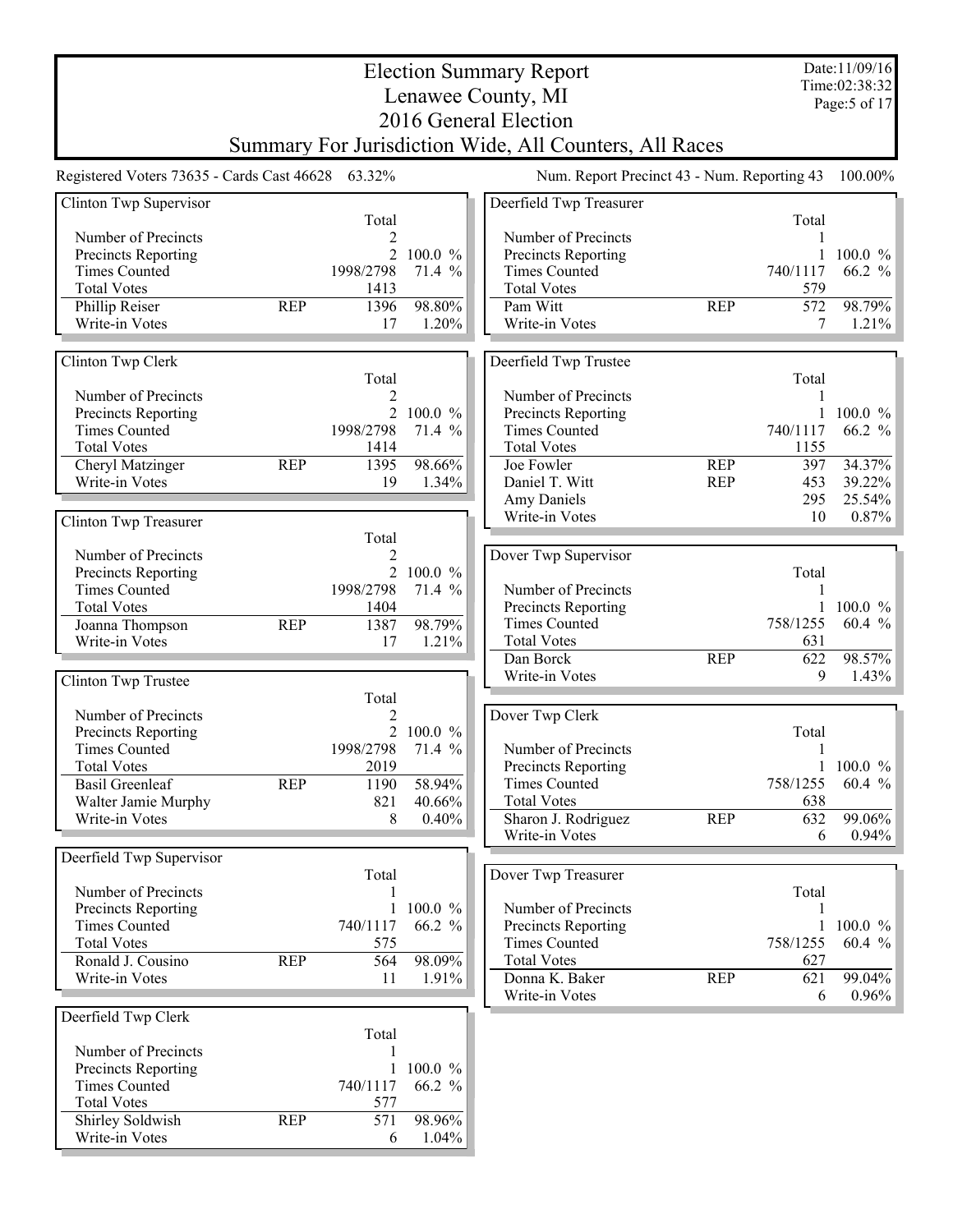|                                                   |            |                 |             | <b>Election Summary Report</b><br>Lenawee County, MI                            |            |              | Date:11/09/16<br>Time:02:38:32<br>Page:6 of 17 |
|---------------------------------------------------|------------|-----------------|-------------|---------------------------------------------------------------------------------|------------|--------------|------------------------------------------------|
|                                                   |            |                 |             | 2016 General Election<br>Summary For Jurisdiction Wide, All Counters, All Races |            |              |                                                |
| Registered Voters 73635 - Cards Cast 46628 63.32% |            |                 |             | Num. Report Precinct 43 - Num. Reporting 43                                     |            |              | 100.00%                                        |
| Dover Twp Trustee                                 |            |                 |             | Franklin Twp Clerk                                                              |            |              |                                                |
| Number of Precincts                               |            | Total           |             | Number of Precincts                                                             |            | Total        |                                                |
| Precincts Reporting                               |            |                 | 100.0 %     | Precincts Reporting                                                             |            |              | $100.0 \%$                                     |
| <b>Times Counted</b>                              |            | 758/1255        | 60.4 %      | <b>Times Counted</b>                                                            |            | 1725/2393    | 72.1 %                                         |
| <b>Total Votes</b>                                |            | 1073            |             | <b>Total Votes</b>                                                              |            | 1272         |                                                |
| Donald Hamann                                     | <b>REP</b> | 540             | 50.33%      | Sue Whitehead                                                                   | <b>REP</b> | 1263         | 99.29%                                         |
| John A. Weidmayer                                 | <b>REP</b> | 526             | 49.02%      | Write-in Votes                                                                  |            | 9            | 0.71%                                          |
| Write-in Votes                                    |            | 7               | 0.65%       | Franklin Twp Treasurer                                                          |            |              |                                                |
| Fairfield Twp Supervisor                          |            |                 |             |                                                                                 |            | Total        |                                                |
|                                                   |            | Total           |             | Number of Precincts                                                             |            | 1            |                                                |
| Number of Precincts                               |            | 1               |             | Precincts Reporting                                                             |            |              | 1 100.0 $\%$                                   |
| Precincts Reporting                               |            | $\mathbf{1}$    | 100.0 %     | <b>Times Counted</b>                                                            |            | 1725/2393    | 72.1 %                                         |
| <b>Times Counted</b>                              |            | 793/1289        | 61.5 %      | <b>Total Votes</b>                                                              |            | 1252         |                                                |
| <b>Total Votes</b><br>Larry Keck                  | <b>REP</b> | 642<br>634      | 98.75%      | Terri L. Moore<br>Write-in Votes                                                | <b>REP</b> | 1244<br>8    | 99.36%<br>$0.64\%$                             |
| Write-in Votes                                    |            | 8               | 1.25%       |                                                                                 |            |              |                                                |
|                                                   |            |                 |             | Franklin Twp Trustee                                                            |            |              |                                                |
| Fairfield Twp Clerk                               |            |                 |             |                                                                                 |            | Total        |                                                |
|                                                   |            | Total           |             | Number of Precincts                                                             |            | 1            |                                                |
| Number of Precincts                               |            |                 |             | Precincts Reporting                                                             |            | $\mathbf{1}$ | 100.0 $%$                                      |
| Precincts Reporting                               |            | 1               | $100.0 \%$  | <b>Times Counted</b>                                                            |            | 1725/2393    | 72.1 %                                         |
| <b>Times Counted</b><br><b>Total Votes</b>        |            | 793/1289<br>651 | 61.5 %      | <b>Total Votes</b><br>Mike Kelley                                               | <b>REP</b> | 2231<br>1129 | 50.61%                                         |
| Debra Keller                                      | <b>REP</b> | 644             | 98.92%      | Daniel VanValkenburg                                                            | <b>REP</b> | 1091         | 48.90%                                         |
| Write-in Votes                                    |            | 7               | 1.08%       | Write-in Votes                                                                  |            | 11           | $0.49\%$                                       |
|                                                   |            |                 |             |                                                                                 |            |              |                                                |
| Fairfield Twp Treasurer                           |            |                 |             | Franklin Twp Constable                                                          |            |              |                                                |
|                                                   |            | Total           |             |                                                                                 |            | Total        |                                                |
| Number of Precincts                               |            |                 | 1 100.0 $%$ | Number of Precincts                                                             |            |              | 1 100.0 $\%$                                   |
| Precincts Reporting<br><b>Times Counted</b>       |            | 793/1289        | 61.5 $%$    | Precincts Reporting<br><b>Times Counted</b>                                     |            | 1725/2393    | 72.1 %                                         |
| <b>Total Votes</b>                                |            | 522             |             | <b>Total Votes</b>                                                              |            | 1145         |                                                |
| Martha Oard                                       | <b>DEM</b> | 502             | 96.17%      | Larry K. Wibbeler                                                               | <b>REP</b> | 1123         | 98.08%                                         |
| Write-in Votes                                    |            | 20              | 3.83%       | Write-in Votes                                                                  |            | 22           | 1.92%                                          |
|                                                   |            |                 |             |                                                                                 |            |              |                                                |
| Fairfield Twp Trustee                             |            |                 |             | Hudson Twp Supervisor                                                           |            |              |                                                |
| Number of Precincts                               |            | Total<br>1      |             | Number of Precincts                                                             |            | Total<br>1   |                                                |
| Precincts Reporting                               |            | $\mathbf{1}$    | 100.0 %     | Precincts Reporting                                                             |            | $\mathbf{1}$ | 100.0 %                                        |
| <b>Times Counted</b>                              |            | 793/1289        | 61.5 %      | <b>Times Counted</b>                                                            |            | 773/1231     | 62.8 %                                         |
| <b>Total Votes</b>                                |            | 1117            |             | <b>Total Votes</b>                                                              |            | 553          |                                                |
| Paul S. Green                                     | <b>REP</b> | 560             | 50.13%      | Matthew L. Smith                                                                | <b>REP</b> | 545          | 98.55%                                         |
| Bonnie D. Zenk                                    | <b>REP</b> | 551             | 49.33%      | Write-in Votes                                                                  |            | 8            | 1.45%                                          |
| Write-in Votes                                    |            | 6               | 0.54%       |                                                                                 |            |              |                                                |
|                                                   |            |                 |             | Hudson Twp Clerk                                                                |            |              |                                                |
| Franklin Twp Supervisor                           |            | Total           |             | Number of Precincts                                                             |            | Total<br>1   |                                                |
| Number of Precincts                               |            |                 |             | Precincts Reporting                                                             |            | 1            | $100.0 \%$                                     |
| Precincts Reporting                               |            | $\mathbf{1}$    | 100.0 %     | <b>Times Counted</b>                                                            |            | 773/1231     | 62.8 %                                         |
| <b>Times Counted</b>                              |            | 1725/2393       | 72.1 %      | <b>Total Votes</b>                                                              |            | 554          |                                                |
| <b>Total Votes</b>                                |            | 1225            |             | Marcy Griffin                                                                   | <b>REP</b> | 549          | 99.10%                                         |
| Robert W. Platt                                   | <b>REP</b> | 1214            | 99.10%      | Write-in Votes                                                                  |            | 5            | $0.90\%$                                       |
| Write-in Votes                                    |            | 11              | $0.90\%$    |                                                                                 |            |              |                                                |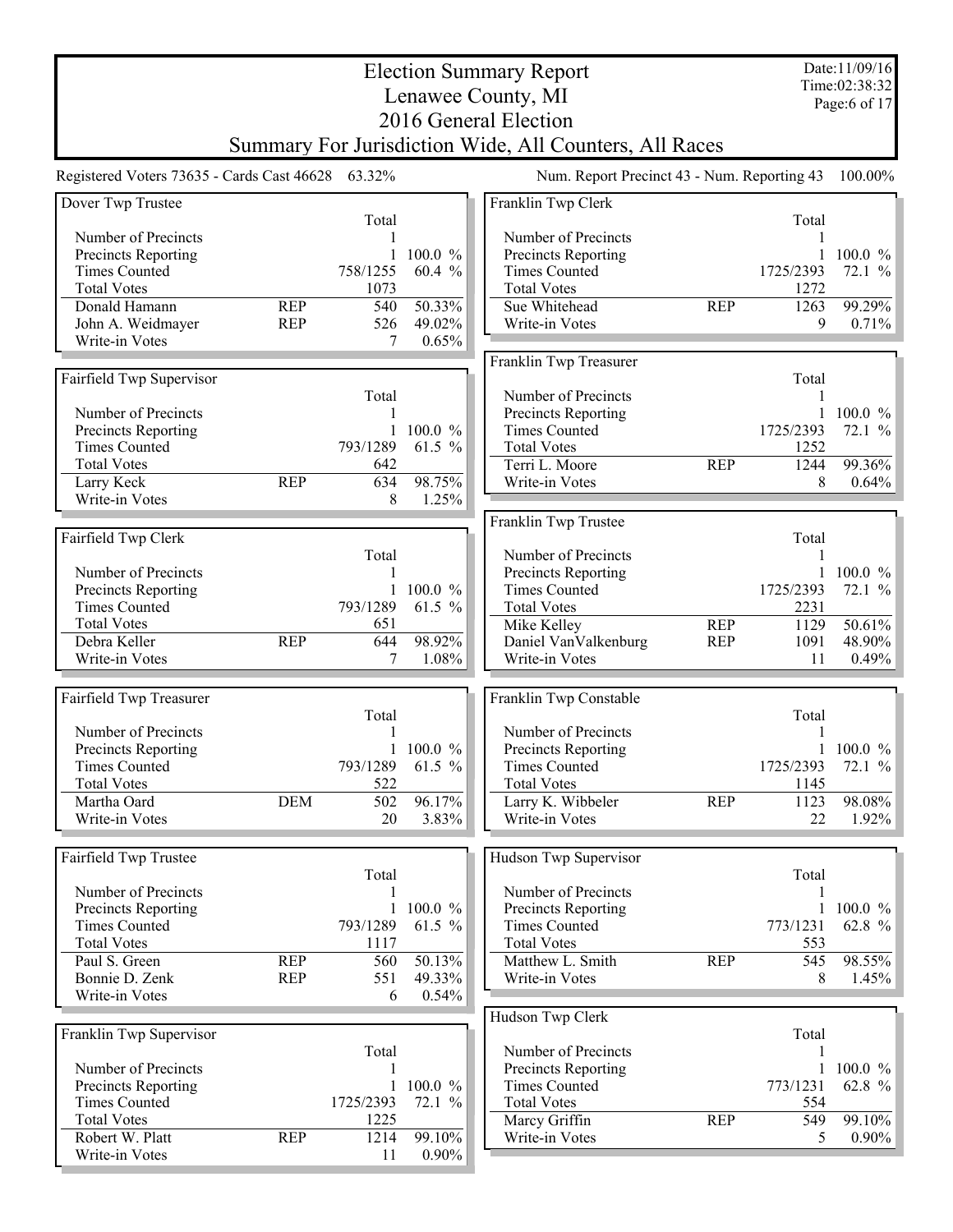|                                                   |                          |            |                  | <b>Election Summary Report</b>                         |                          |                | Date:11/09/16<br>Time:02:38:32 |
|---------------------------------------------------|--------------------------|------------|------------------|--------------------------------------------------------|--------------------------|----------------|--------------------------------|
|                                                   |                          |            |                  | Lenawee County, MI                                     |                          |                | Page: 7 of 17                  |
|                                                   |                          |            |                  | 2016 General Election                                  |                          |                |                                |
|                                                   |                          |            |                  | Summary For Jurisdiction Wide, All Counters, All Races |                          |                |                                |
| Registered Voters 73635 - Cards Cast 46628 63.32% |                          |            |                  | Num. Report Precinct 43 - Num. Reporting 43            |                          |                | 100.00%                        |
| Hudson Twp Treasurer                              |                          |            |                  | Macon Twp Trustee                                      |                          |                |                                |
|                                                   |                          | Total      |                  |                                                        |                          | Total          |                                |
| Number of Precincts                               |                          |            |                  | Number of Precincts                                    |                          |                |                                |
| <b>Precincts Reporting</b>                        |                          |            | 100.0 %          | Precincts Reporting                                    |                          |                | 1 100.0 $\%$                   |
| <b>Times Counted</b>                              |                          | 773/1231   | 62.8 %           | <b>Times Counted</b>                                   |                          | 810/1074       | 75.4 %                         |
| <b>Total Votes</b>                                |                          | 565        |                  | <b>Total Votes</b>                                     |                          | 1167           |                                |
| Sue Jacobs                                        | <b>REP</b>               | 560        | 99.12%           | Edward H. Clark                                        | <b>REP</b>               | 564            | 48.33%                         |
| Write-in Votes                                    |                          | 5          | 0.88%            | Beth E. Loesch                                         | <b>REP</b>               | 602            | 51.59%                         |
|                                                   |                          |            |                  | Write-in Votes                                         |                          | 1              | 0.09%                          |
| Hudson Twp Trustee                                |                          |            |                  |                                                        |                          |                |                                |
|                                                   |                          | Total      |                  | Madison Twp Supervisor                                 |                          |                |                                |
| Number of Precincts                               |                          |            |                  |                                                        |                          | Total          |                                |
| <b>Precincts Reporting</b>                        |                          |            | $100.0 \%$       | Number of Precincts                                    |                          | 3              |                                |
| <b>Times Counted</b>                              |                          | 773/1231   | 62.8 %           | Precincts Reporting                                    |                          | 3              | $100.0 \%$                     |
| <b>Total Votes</b>                                |                          | 1175       |                  | <b>Times Counted</b>                                   |                          | 2952/4823      | 61.2 %                         |
| <b>Barry Anderson</b>                             | <b>REP</b>               | 414        | 35.23%           | <b>Total Votes</b>                                     |                          | 2759           |                                |
| Jenna Borck-Cleary<br>Janet S. High               | <b>REP</b><br><b>DEM</b> | 470<br>287 | 40.00%<br>24.43% | Gary Griewahn                                          | <b>REP</b><br><b>DEM</b> | 1434<br>1319   | 51.98%<br>47.81%               |
| Write-in Votes                                    |                          | 4          | 0.34%            | Chad R. Rodgers<br>Write-in Votes                      |                          | 6              | 0.22%                          |
|                                                   |                          |            |                  |                                                        |                          |                |                                |
| Macon Twp Supervisor                              |                          |            |                  | Madison Twp Clerk                                      |                          |                |                                |
|                                                   |                          | Total      |                  |                                                        |                          | Total          |                                |
| Number of Precincts                               |                          |            |                  | Number of Precincts                                    |                          | 3              |                                |
| Precincts Reporting                               |                          | 1          | 100.0 %          | Precincts Reporting                                    |                          | $\overline{3}$ | $100.0 \%$                     |
| <b>Times Counted</b>                              |                          | 810/1074   | 75.4 %           | <b>Times Counted</b>                                   |                          | 2952/4823      | 61.2 %                         |
| <b>Total Votes</b>                                |                          | 633        |                  | <b>Total Votes</b>                                     |                          | 2756           |                                |
| Lee A. Wagner                                     | <b>REP</b>               | 631        | 99.68%           | Terry T. Etter                                         | <b>REP</b>               | 1836           | 66.62%                         |
| Write-in Votes                                    |                          | 2          | 0.32%            | Paul Martinez                                          | <b>DEM</b>               | 915            | 33.20%                         |
|                                                   |                          |            |                  | Write-in Votes                                         |                          | 5              | 0.18%                          |
| Macon Twp Clerk                                   |                          |            |                  |                                                        |                          |                |                                |
|                                                   |                          | Total      |                  | Madison Twp Treasurer                                  |                          |                |                                |
| Number of Precincts                               |                          |            |                  |                                                        |                          | Total          |                                |
| Precincts Reporting                               |                          |            | $100.0 \%$       | Number of Precincts                                    |                          | 3              |                                |
| <b>Times Counted</b>                              |                          | 810/1074   | 75.4 %           | Precincts Reporting                                    |                          | 3              | $100.0 \%$                     |
| <b>Total Votes</b>                                |                          | 643        |                  | <b>Times Counted</b>                                   |                          | 2952/4823      | 61.2 %                         |
| Julia DeJonghe                                    | <b>REP</b>               | 642        | 99.84%           | <b>Total Votes</b>                                     |                          | 2052           |                                |
| Write-in Votes                                    |                          | 1          | 0.16%            | Harold Gregg<br>Write-in Votes                         | <b>REP</b>               | 2019           | 98.39%<br>1.61%                |
|                                                   |                          |            |                  |                                                        |                          | 33             |                                |
| Macon Twp Treasurer                               |                          |            |                  |                                                        |                          |                |                                |
| Number of Precincts                               |                          | Total      |                  | Madison Twp Trustee                                    |                          | Total          |                                |
| Precincts Reporting                               |                          |            | 100.0 %          | Number of Precincts                                    |                          | 3              |                                |
| <b>Times Counted</b>                              |                          | 810/1074   | 75.4 %           | Precincts Reporting                                    |                          | 3              | $100.0 \%$                     |
| <b>Total Votes</b>                                |                          | 651        |                  | <b>Times Counted</b>                                   |                          | 2952/4823      | 61.2 %                         |
| Beth DeJonghe                                     | <b>REP</b>               | 649        | 99.69%           | <b>Total Votes</b>                                     |                          | 7871           |                                |
| Write-in Votes                                    |                          | 2          | 0.31%            | Howard M. Bales                                        | <b>REP</b>               | 1561           | 19.83%                         |
|                                                   |                          |            |                  | Ralph R. Benschoter                                    | <b>REP</b>               | 1596           | 20.28%                         |
|                                                   |                          |            |                  | Matthew Carpenter                                      | <b>REP</b>               | 1708           | 21.70%                         |
|                                                   |                          |            |                  | Larry Liedel                                           | <b>REP</b>               | 1647           | 20.92%                         |
|                                                   |                          |            |                  | Jodi K. Swinehart                                      | <b>DEM</b>               | 1344           | 17.08%                         |
|                                                   |                          |            |                  | Write-in Votes                                         |                          | 15             | 0.19%                          |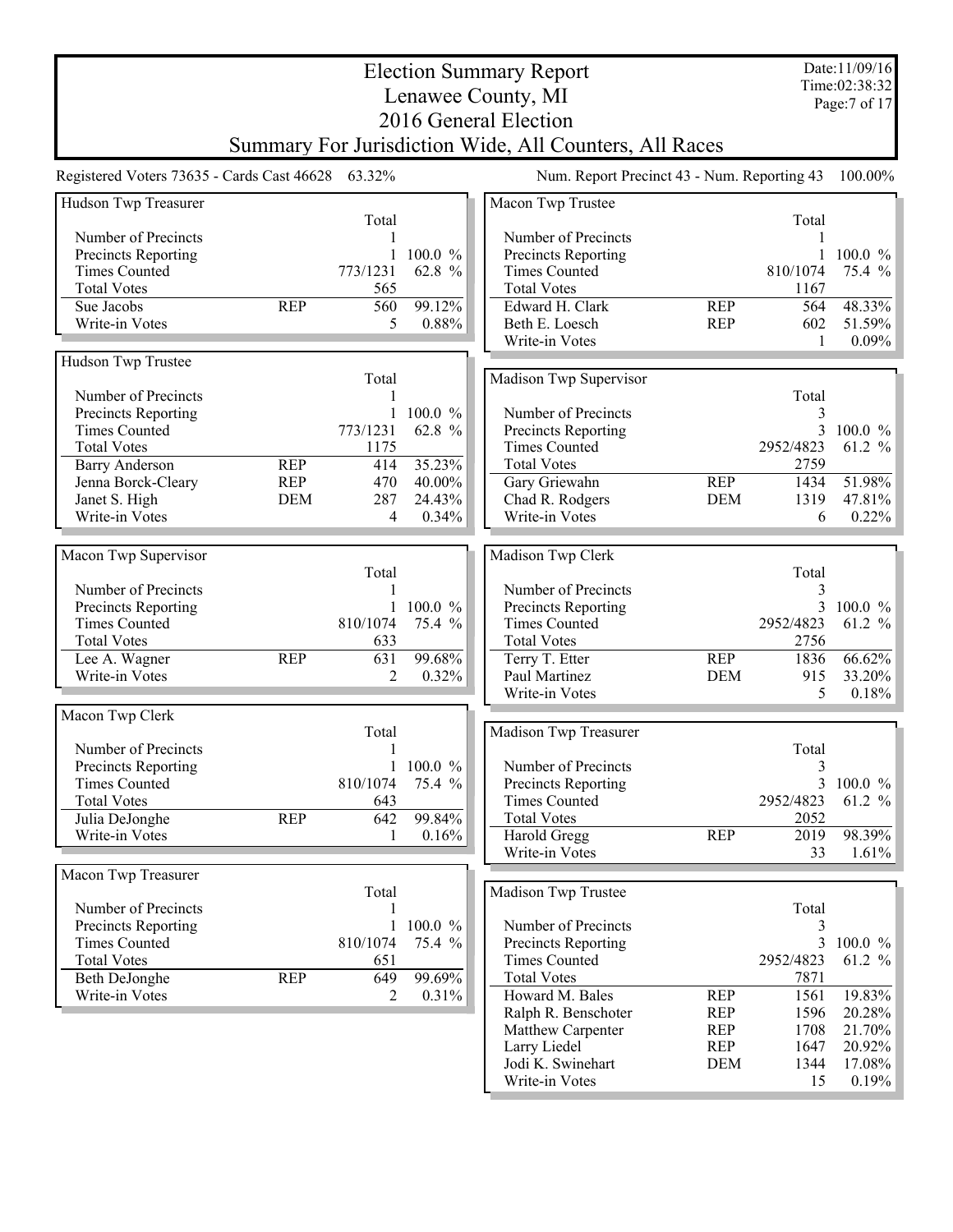|                                                   |                    | Date:11/09/16 |                       |                                                        |                          |                  |                               |
|---------------------------------------------------|--------------------|---------------|-----------------------|--------------------------------------------------------|--------------------------|------------------|-------------------------------|
|                                                   | Lenawee County, MI |               |                       |                                                        |                          |                  | Time:02:38:32<br>Page:8 of 17 |
|                                                   |                    |               |                       | 2016 General Election                                  |                          |                  |                               |
|                                                   |                    |               |                       | Summary For Jurisdiction Wide, All Counters, All Races |                          |                  |                               |
| Registered Voters 73635 - Cards Cast 46628 63.32% |                    |               |                       | Num. Report Precinct 43 - Num. Reporting 43            |                          |                  | 100.00%                       |
| Medina Twp Supervisor                             |                    |               |                       | Ogden Twp Treasurer                                    |                          |                  |                               |
|                                                   |                    | Total         |                       |                                                        |                          | Total            |                               |
| Number of Precincts<br>Precincts Reporting        |                    |               | 100.0 %               | Number of Precincts<br>Precincts Reporting             |                          |                  | 100.0 $%$                     |
| <b>Times Counted</b>                              |                    | 491/885       | 55.5 %                | <b>Times Counted</b>                                   |                          | 557/756          | 73.7 %                        |
| <b>Total Votes</b>                                |                    | 398           |                       | <b>Total Votes</b>                                     |                          | 423              |                               |
| James M. Craig                                    | <b>REP</b>         | 391           | 98.24%                | <b>Rick Dennison</b>                                   | <b>REP</b>               | 419              | 99.05%                        |
| Write-in Votes                                    |                    | 7             | 1.76%                 | Write-in Votes                                         |                          | 4                | $0.95\%$                      |
| Medina Twp Clerk                                  |                    |               |                       | Ogden Twp Trustee                                      |                          | Total            |                               |
| Number of Precincts                               |                    | Total         |                       | Number of Precincts                                    |                          |                  |                               |
| Precincts Reporting                               |                    | $\mathbf{1}$  | 100.0 %               | Precincts Reporting                                    |                          | 1                | 100.0 %                       |
| <b>Times Counted</b>                              |                    | 491/885       | 55.5 %                | <b>Times Counted</b>                                   |                          | 557/756          | 73.7 %                        |
| <b>Total Votes</b>                                |                    | 398           |                       | <b>Total Votes</b>                                     |                          | 767              |                               |
| Valerie Sword<br>Write-in Votes                   | <b>REP</b>         | 392<br>6      | 98.49%<br>1.51%       | Eric Anthony Martis<br>Mark A. Vandenbusche            | <b>REP</b><br><b>REP</b> | 372<br>389       | 48.50%<br>50.72%              |
|                                                   |                    |               |                       | Write-in Votes                                         |                          | 6                | 0.78%                         |
| Medina Twp Treasurer                              |                    |               |                       |                                                        |                          |                  |                               |
|                                                   |                    | Total         |                       | Palmyra Twp Supervisor                                 |                          |                  |                               |
| Number of Precincts                               |                    |               |                       |                                                        |                          | Total            |                               |
| Precincts Reporting<br><b>Times Counted</b>       |                    | 1<br>491/885  | 100.0 %<br>55.5 %     | Number of Precincts<br>Precincts Reporting             |                          |                  | 100.0 $%$                     |
| <b>Total Votes</b>                                |                    | 398           |                       | <b>Times Counted</b>                                   |                          | 1093/1681        | 65.0 $%$                      |
| Ruth Ann Mansfield                                | <b>REP</b>         | 392           | 98.49%                | <b>Total Votes</b>                                     |                          | 857              |                               |
| Write-in Votes                                    |                    | 6             | 1.51%                 | James J. Isley                                         | <b>REP</b>               | 839              | 97.90%                        |
|                                                   |                    |               |                       | Write-in Votes                                         |                          | 18               | $2.10\%$                      |
| Medina Twp Trustee                                |                    | Total         |                       | Palmyra Twp Clerk                                      |                          |                  |                               |
| Number of Precincts                               |                    |               |                       |                                                        |                          | Total            |                               |
| Precincts Reporting                               |                    |               | 100.0 %               | Number of Precincts                                    |                          |                  |                               |
| <b>Times Counted</b>                              |                    | 491/885       | 55.5<br>$\frac{0}{0}$ | Precincts Reporting                                    |                          | 1                | 100.0 %                       |
| <b>Total Votes</b>                                | <b>REP</b>         | 713<br>360    | 50.49%                | <b>Times Counted</b><br><b>Total Votes</b>             |                          | 1093/1681<br>852 | 65.0 $\%$                     |
| Jeff Liby<br>Jack L. Quigley                      | <b>REP</b>         | 343           | 48.11%                | Christine Whited                                       | <b>REP</b>               | 844              | $99.06\%$                     |
| Write-in Votes                                    |                    | 10            | 1.40%                 | Write-in Votes                                         |                          | 8                | $0.94\%$                      |
|                                                   |                    |               |                       |                                                        |                          |                  |                               |
| Ogden Twp Supervisor                              |                    |               |                       | Palmyra Twp Treasurer                                  |                          |                  |                               |
| Number of Precincts                               |                    | Total         |                       | Number of Precincts                                    |                          | Total            |                               |
| Precincts Reporting                               |                    | $\mathbf{1}$  | 100.0 %               | Precincts Reporting                                    |                          | 1                | $100.0 \%$                    |
| <b>Times Counted</b>                              |                    | 557/756       | 73.7 %                | <b>Times Counted</b>                                   |                          | 1093/1681        | 65.0 $%$                      |
| <b>Total Votes</b>                                |                    | 413           |                       | <b>Total Votes</b>                                     |                          | 856              |                               |
| Richard W. Marks                                  | <b>REP</b>         | 409           | 99.03%                | Matt Koester                                           | <b>REP</b>               | 847              | 98.95%                        |
| Write-in Votes                                    |                    | 4             | 0.97%                 | Write-in Votes                                         |                          | 9                | $1.05\%$                      |
| Ogden Twp Clerk                                   |                    |               |                       | Palmyra Twp Trustee                                    |                          |                  |                               |
| Number of Precincts                               |                    | Total         |                       | Number of Precincts                                    |                          | Total            |                               |
| <b>Precincts Reporting</b>                        |                    |               | 100.0 %               | Precincts Reporting                                    |                          |                  | 100.0 %                       |
| <b>Times Counted</b>                              |                    | 557/756       | 73.7 %                | <b>Times Counted</b>                                   |                          | 1093/1681        | 65.0 $%$                      |
| <b>Total Votes</b>                                |                    | 420           |                       | <b>Total Votes</b>                                     |                          | 1574             |                               |
| Alice Clark                                       | <b>REP</b>         | 415           | 98.81%                | Steven Papenhagen                                      | <b>REP</b>               | 816              | 51.84%                        |
| Write-in Votes                                    |                    | 5             | 1.19%                 | Perry Pooley<br>Write-in Votes                         | <b>REP</b>               | 745<br>13        | 47.33%<br>$0.83\%$            |
|                                                   |                    |               |                       |                                                        |                          |                  |                               |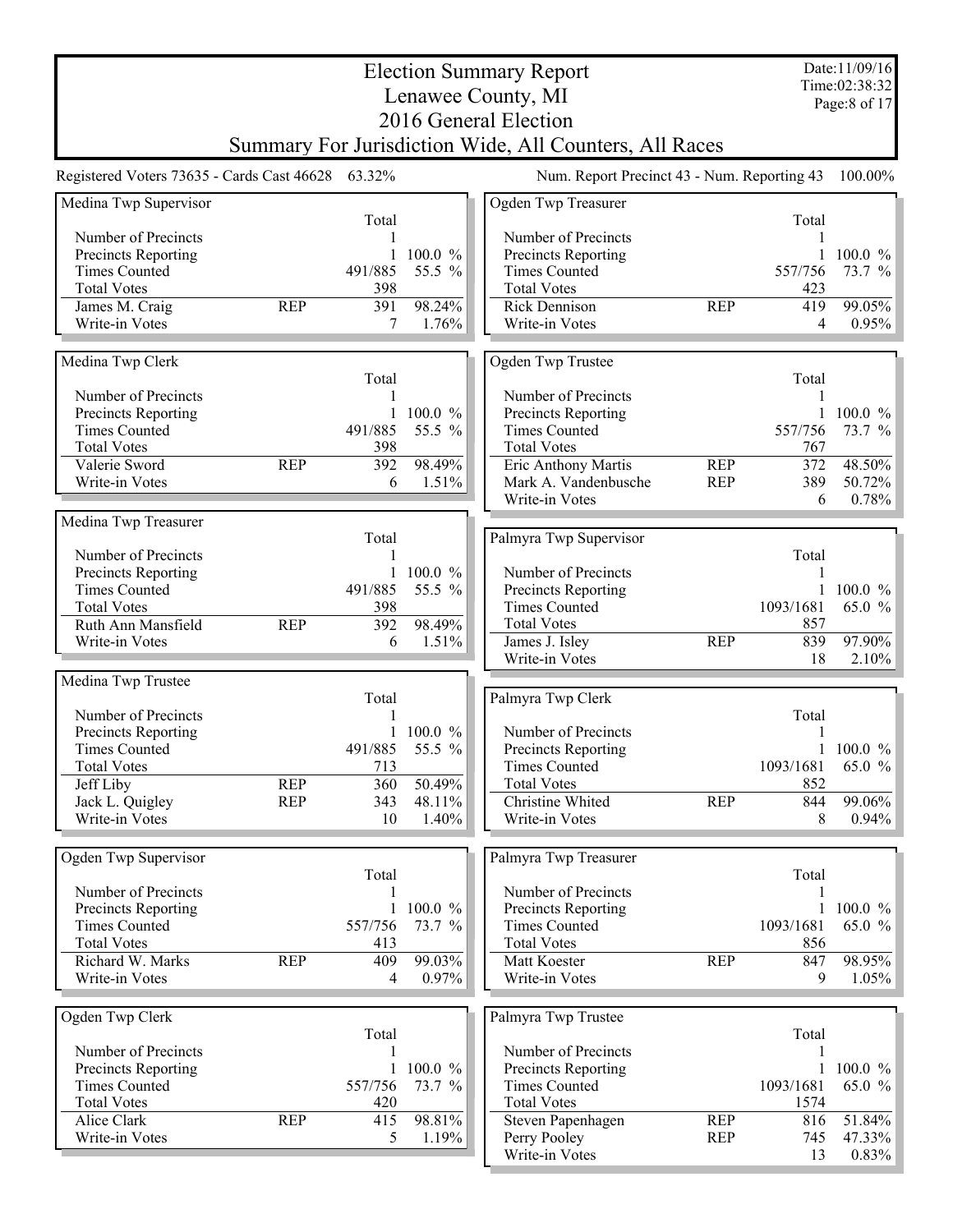|                                                   |                          |                         |                  | <b>Election Summary Report</b>                         |            |            | Date:11/09/16<br>Time:02:38:32 |
|---------------------------------------------------|--------------------------|-------------------------|------------------|--------------------------------------------------------|------------|------------|--------------------------------|
|                                                   |                          |                         |                  | Lenawee County, MI                                     |            |            | Page: 9 of 17                  |
|                                                   |                          |                         |                  | 2016 General Election                                  |            |            |                                |
|                                                   |                          |                         |                  | Summary For Jurisdiction Wide, All Counters, All Races |            |            |                                |
| Registered Voters 73635 - Cards Cast 46628 63.32% |                          |                         |                  | Num. Report Precinct 43 - Num. Reporting 43            |            |            | 100.00%                        |
| Raisin Twp Supervisor                             |                          |                         |                  | Ridgeway Twp Clerk                                     |            |            |                                |
| Number of Precincts                               |                          | Total<br>$\overline{2}$ |                  | Number of Precincts                                    |            | Total<br>1 |                                |
| Precincts Reporting                               |                          | $\overline{2}$          | 100.0%           | Precincts Reporting                                    |            |            | 100.0 %                        |
| <b>Times Counted</b>                              |                          | 3820/5963               | 64.1 %           | <b>Times Counted</b>                                   |            | 770/1128   | 68.3 %                         |
| <b>Total Votes</b>                                |                          | 2688                    |                  | <b>Total Votes</b>                                     |            | 615        |                                |
| Dale Witt                                         | <b>REP</b>               | 2650                    | 98.59%           | Peggy Taylor-Albaugh                                   | <b>REP</b> | 608        | 98.86%                         |
| Write-in Votes                                    |                          | 38                      | 1.41%            | Write-in Votes                                         |            | 7          | 1.14%                          |
| Raisin Twp Clerk                                  |                          |                         |                  | Ridgeway Twp Treasurer                                 |            |            |                                |
|                                                   |                          | Total                   |                  |                                                        |            | Total      |                                |
| Number of Precincts<br>Precincts Reporting        |                          | 2                       | 2 100.0 %        | Number of Precincts<br>Precincts Reporting             |            | 1          | 100.0 $%$                      |
| <b>Times Counted</b>                              |                          | 3820/5963               | 64.1 %           | <b>Times Counted</b>                                   |            | 770/1128   | 68.3 %                         |
| <b>Total Votes</b>                                |                          | 3484                    |                  | <b>Total Votes</b>                                     |            | 604        |                                |
| Jackie Schultz                                    | <b>REP</b>               | 2047                    | 58.75%           | Deborah Marks                                          | <b>REP</b> | 597        | 98.84%                         |
| <b>Betty Holdridge</b>                            | <b>DEM</b>               | 1428                    | 40.99%           | Write-in Votes                                         |            | 7          | $1.16\%$                       |
| Write-in Votes                                    |                          | 9                       | 0.26%            |                                                        |            |            |                                |
|                                                   |                          |                         |                  | Ridgeway Twp Trustee                                   |            |            |                                |
| Raisin Twp Treasurer                              |                          | Total                   |                  | Number of Precincts                                    |            | Total<br>1 |                                |
| Number of Precincts                               |                          | 2                       |                  | Precincts Reporting                                    |            |            | 100.0 $%$                      |
| Precincts Reporting                               |                          |                         | 2 100.0 %        | <b>Times Counted</b>                                   |            | 770/1128   | 68.3 %                         |
| <b>Times Counted</b>                              |                          | 3820/5963               | 64.1 %           | <b>Total Votes</b>                                     |            | 1089       |                                |
| <b>Total Votes</b>                                |                          | 2677                    |                  | Marc Brown                                             | <b>REP</b> | 549        | 50.41%                         |
| Kami Johnson                                      | <b>REP</b>               | 2644                    | 98.77%           | Daniel Prielipp                                        | <b>REP</b> | 531        | 48.76%                         |
| Write-in Votes                                    |                          | 33                      | 1.23%            | Write-in Votes                                         |            | 9          | 0.83%                          |
| Raisin Twp Trustee                                |                          |                         |                  | Riga Twp Supervisor                                    |            |            |                                |
|                                                   |                          | Total                   |                  |                                                        |            | Total      |                                |
| Number of Precincts                               |                          | 2                       |                  | Number of Precincts                                    |            |            |                                |
| Precincts Reporting                               |                          |                         | 2 100.0 %        | Precincts Reporting                                    |            |            | 1 100.0 $%$                    |
| <b>Times Counted</b>                              |                          | 3820/5963               | 64.1 %           | <b>Times Counted</b>                                   |            | 762/1086   | 70.2 %                         |
| <b>Total Votes</b>                                |                          | 10740                   |                  | <b>Total Votes</b>                                     |            | 504        |                                |
| Larry L. Crittenden<br>Tom Hawkins                | <b>REP</b><br><b>REP</b> | 1909                    | 17.77%<br>19.07% | Gary Lee Kastel<br>Write-in Votes                      | <b>DEM</b> | 492        | $97.62\%$<br>$2.38\%$          |
| Marge McDermott                                   | <b>REP</b>               | 2048<br>1944            | 18.10%           |                                                        |            | 12         |                                |
| Russell Mead                                      | <b>REP</b>               | 1940                    | 18.06%           | Riga Twp Clerk                                         |            |            |                                |
| Julie Burgett                                     | <b>DEM</b>               | 1373                    | 12.78%           |                                                        |            | Total      |                                |
| Thomas VanSickle                                  | <b>DEM</b>               | 1513                    | 14.09%           | Number of Precincts                                    |            | 1          |                                |
| Write-in Votes                                    |                          | 13                      | 0.12%            | Precincts Reporting                                    |            | 1          | 100.0 %                        |
|                                                   |                          |                         |                  | <b>Times Counted</b>                                   |            | 762/1086   | 70.2 %                         |
| Ridgeway Twp Supervisor                           |                          |                         |                  | <b>Total Votes</b>                                     |            | 591        |                                |
|                                                   |                          | Total                   |                  | Natalie Thompson                                       | <b>REP</b> | 586        | 99.15%                         |
| Number of Precincts                               |                          |                         | 100.0 $%$        | Write-in Votes                                         |            | 5          | 0.85%                          |
| Precincts Reporting<br><b>Times Counted</b>       |                          | 1<br>770/1128           | 68.3 %           |                                                        |            |            |                                |
| <b>Total Votes</b>                                |                          | 593                     |                  | Riga Twp Treasurer                                     |            |            |                                |
| <b>Robert Downing</b>                             | <b>REP</b>               | 586                     | 98.82%           | Number of Precincts                                    |            | Total      |                                |
| Write-in Votes                                    |                          | 7                       | 1.18%            | Precincts Reporting                                    |            | 1          | 100.0 %                        |
|                                                   |                          |                         |                  | <b>Times Counted</b>                                   |            | 762/1086   | 70.2 %                         |
|                                                   |                          |                         |                  | <b>Total Votes</b>                                     |            | 613        |                                |
|                                                   |                          |                         |                  | <b>Katy Gust</b>                                       | <b>REP</b> | 607        | 99.02%                         |
|                                                   |                          |                         |                  | Write-in Votes                                         |            | 6          | 0.98%                          |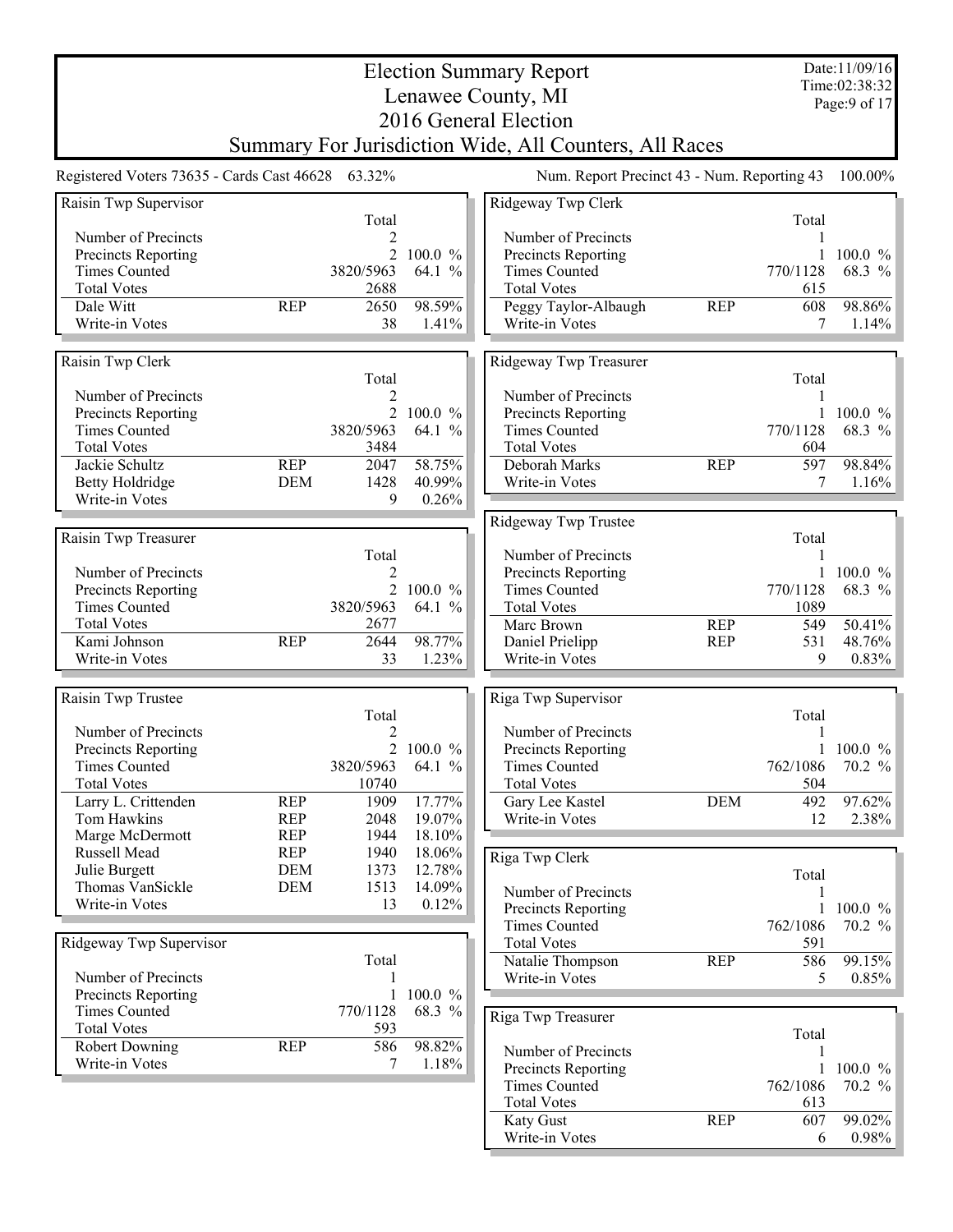|                                                                                                                                                |                          |                                                               |                                           | <b>Election Summary Report</b><br>Lenawee County, MI                                                                                            |                          |                                                    | Date:11/09/16<br>Time:02:38:32<br>Page: 10 of 17   |
|------------------------------------------------------------------------------------------------------------------------------------------------|--------------------------|---------------------------------------------------------------|-------------------------------------------|-------------------------------------------------------------------------------------------------------------------------------------------------|--------------------------|----------------------------------------------------|----------------------------------------------------|
|                                                                                                                                                |                          |                                                               |                                           | 2016 General Election<br>Summary For Jurisdiction Wide, All Counters, All Races                                                                 |                          |                                                    |                                                    |
| Registered Voters 73635 - Cards Cast 46628 63.32%                                                                                              |                          |                                                               |                                           | Num. Report Precinct 43 - Num. Reporting 43                                                                                                     |                          |                                                    | 100.00%                                            |
| Riga Twp Trustee                                                                                                                               |                          |                                                               |                                           | Rome Twp Clerk                                                                                                                                  |                          |                                                    |                                                    |
| Number of Precincts<br>Precincts Reporting<br><b>Times Counted</b><br><b>Total Votes</b>                                                       |                          | Total<br>1<br>$\mathbf{1}$<br>762/1086<br>1032                | 100.0 %<br>70.2 %                         | Number of Precincts<br>Precincts Reporting<br><b>Times Counted</b><br><b>Total Votes</b>                                                        |                          | Total<br>1<br>$\mathbf{1}$<br>933/1371<br>743      | 100.0 %<br>68.1 %                                  |
| B. Buyaki Delgado<br>Karlene M. Goetz<br>Write-in Votes                                                                                        | <b>REP</b><br><b>REP</b> | 500<br>526<br>6                                               | 48.45%<br>50.97%<br>0.58%                 | Robin Robertson<br>Write-in Votes                                                                                                               | <b>REP</b>               | 732<br>11                                          | 98.52%<br>1.48%                                    |
| Rollin Twp Supervisor                                                                                                                          |                          |                                                               |                                           | Rome Twp Treasurer                                                                                                                              |                          | Total                                              |                                                    |
| Number of Precincts<br>Precincts Reporting<br><b>Times Counted</b>                                                                             |                          | Total<br>1<br>1662/2491                                       | 100.0 %<br>66.7 %                         | Number of Precincts<br>Precincts Reporting<br><b>Times Counted</b><br><b>Total Votes</b>                                                        |                          | 1<br>$\mathbf{1}$<br>933/1371<br>747               | 100.0 %<br>68.1 %                                  |
| <b>Total Votes</b><br>Irma David<br>Write-in Votes                                                                                             | <b>REP</b>               | 1272<br>1247<br>25                                            | 98.03%<br>1.97%                           | Roxann Sweet<br>Write-in Votes                                                                                                                  | <b>REP</b>               | 740<br>7                                           | 99.06%<br>0.94%                                    |
|                                                                                                                                                |                          |                                                               |                                           | Rome Twp Trustee                                                                                                                                |                          |                                                    |                                                    |
| Rollin Twp Clerk<br>Number of Precincts<br>Precincts Reporting<br><b>Times Counted</b><br><b>Total Votes</b><br>Denice Combs<br>Write-in Votes | <b>REP</b>               | Total<br>1<br>$\mathbf{1}$<br>1662/2491<br>1268<br>1250<br>18 | 100.0 %<br>66.7 %<br>98.58%<br>1.42%      | Number of Precincts<br>Precincts Reporting<br><b>Times Counted</b><br><b>Total Votes</b><br>Leo Oswald<br>Jeremiah Ruttkofsky<br>Write-in Votes | <b>REP</b><br><b>REP</b> | Total<br>1<br>933/1371<br>1260<br>636<br>613<br>11 | 1 100.0 $%$<br>68.1 %<br>50.48%<br>48.65%<br>0.87% |
| Rollin Twp Treasurer                                                                                                                           |                          |                                                               |                                           | Seneca Twp Supervisor                                                                                                                           |                          |                                                    |                                                    |
| Number of Precincts<br>Precincts Reporting<br><b>Times Counted</b><br><b>Total Votes</b><br>Marcia J. Willett<br>Write-in Votes                | <b>REP</b>               | Total<br>1662/2491<br>1252<br>1235<br>17                      | 1 100.0 $\%$<br>66.7 %<br>98.64%<br>1.36% | Number of Precincts<br>Precincts Reporting<br><b>Times Counted</b><br><b>Total Votes</b><br>John Gould<br>Write-in Votes                        | <b>REP</b>               | Total<br>488/858<br>403<br>328<br>75               | 1 100.0 $\%$<br>56.9 %<br>81.39%<br>18.61%         |
|                                                                                                                                                |                          |                                                               |                                           |                                                                                                                                                 |                          |                                                    |                                                    |
| Rollin Twp Trustee<br>Number of Precincts<br>Precincts Reporting<br><b>Times Counted</b><br><b>Total Votes</b>                                 |                          | Total<br>1<br>1662/2491<br>2271                               | 1 100.0 $%$<br>66.7 %                     | Seneca Twp Clerk<br>Number of Precincts<br>Precincts Reporting<br><b>Times Counted</b><br><b>Total Votes</b>                                    |                          | Total<br>1<br>$\mathbf{1}$<br>488/858<br>373       | 100.0 %<br>56.9 %                                  |
| Bruce G. Walker<br>Roscoe G. Wilson<br>Write-in Votes                                                                                          | <b>REP</b><br><b>REP</b> | 1178<br>1074<br>19                                            | 51.87%<br>47.29%<br>0.84%                 | Allison R. Ott<br>Write-in Votes                                                                                                                | <b>REP</b>               | 368<br>5                                           | 98.66%<br>1.34%                                    |
| Rome Twp Supervisor                                                                                                                            |                          |                                                               |                                           | Seneca Twp Treasurer                                                                                                                            |                          | Total                                              |                                                    |
| Number of Precincts<br>Precincts Reporting<br><b>Times Counted</b><br><b>Total Votes</b>                                                       |                          | Total<br>$\mathbf{1}$<br>933/1371<br>739                      | 100.0 %<br>68.1 %                         | Number of Precincts<br>Precincts Reporting<br><b>Times Counted</b><br><b>Total Votes</b><br>Anna M. Simpkins                                    | <b>REP</b>               | $\mathbf{1}$<br>488/858<br>377<br>373              | 100.0 %<br>56.9 %<br>98.94%                        |
| Al Boggs<br>Write-in Votes                                                                                                                     | <b>REP</b>               | 727<br>12                                                     | 98.38%<br>1.62%                           | Write-in Votes                                                                                                                                  |                          | 4                                                  | 1.06%                                              |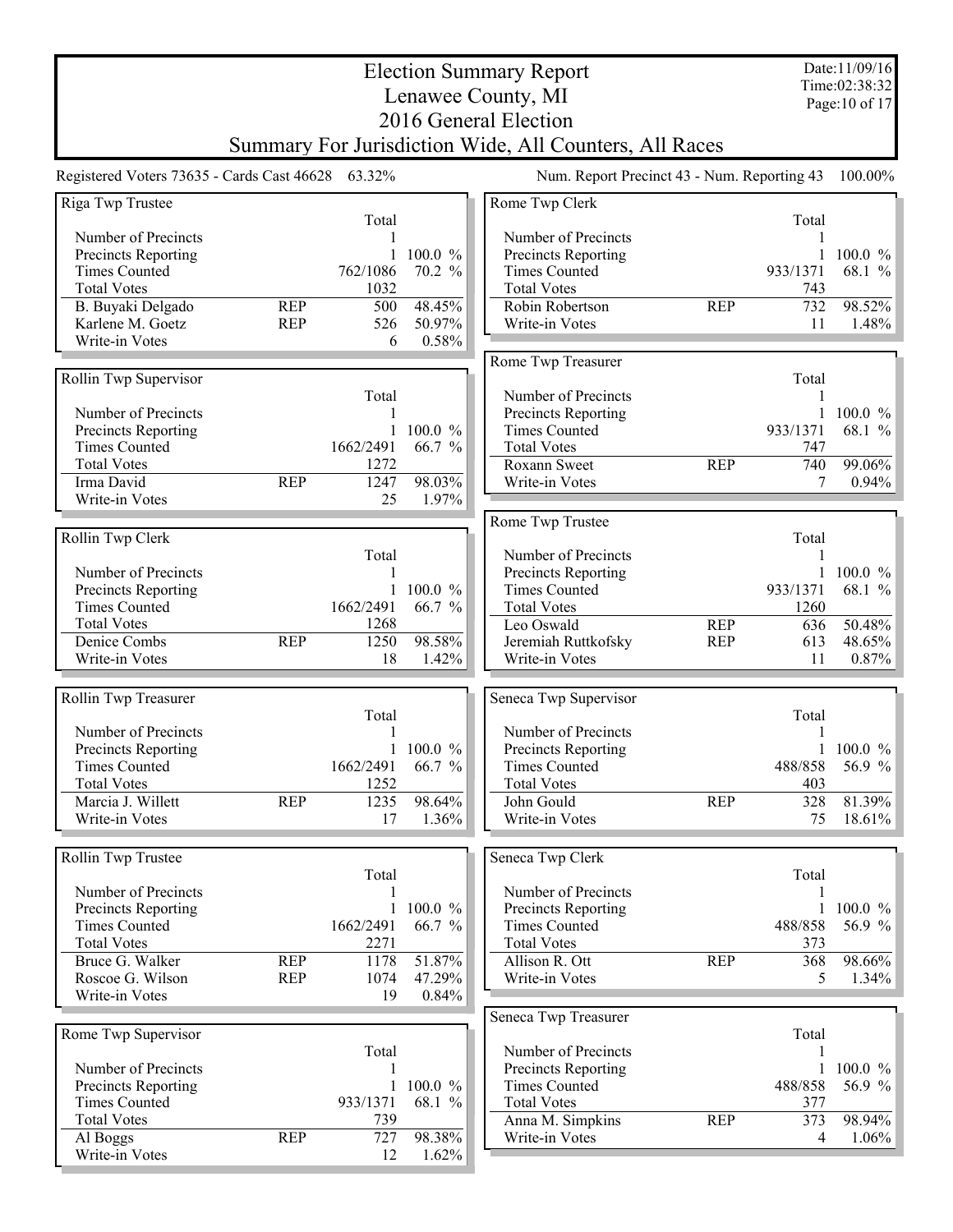|                               |                                                        |                 | <b>Election Summary Report</b>              |                          |                | Date:11/09/16<br>Time:02:38:32 |  |  |
|-------------------------------|--------------------------------------------------------|-----------------|---------------------------------------------|--------------------------|----------------|--------------------------------|--|--|
|                               |                                                        |                 | Lenawee County, MI                          |                          |                | Page:11 of 17                  |  |  |
|                               |                                                        |                 | 2016 General Election                       |                          |                |                                |  |  |
|                               | Summary For Jurisdiction Wide, All Counters, All Races |                 |                                             |                          |                |                                |  |  |
|                               | Registered Voters 73635 - Cards Cast 46628 63.32%      |                 | Num. Report Precinct 43 - Num. Reporting 43 |                          |                | 100.00%                        |  |  |
| Seneca Twp Trustee            | Total                                                  |                 | Woodstock Twp Supervisor                    |                          | Total          |                                |  |  |
| Number of Precincts           |                                                        |                 | Number of Precincts                         |                          | 2              |                                |  |  |
| Precincts Reporting           |                                                        | 100.0 %         | Precincts Reporting                         |                          | $\overline{2}$ | $100.0 \%$                     |  |  |
| <b>Times Counted</b>          | 488/858                                                | 56.9 %          | <b>Times Counted</b>                        |                          | 1832/2964      | 61.8 %                         |  |  |
| <b>Total Votes</b>            | 681                                                    |                 | <b>Total Votes</b>                          |                          | 1719           |                                |  |  |
| Donald Emmons<br>Chris White  | <b>REP</b><br>333<br><b>REP</b>                        | 48.90%          | Matt SeGraves                               | <b>REP</b>               | 1192           | 69.34%                         |  |  |
| Write-in Votes                | 325<br>23                                              | 47.72%<br>3.38% | Lisa Delezenne<br>Write-in Votes            | <b>DEM</b>               | 520<br>7       | 30.25%<br>0.41%                |  |  |
|                               |                                                        |                 |                                             |                          |                |                                |  |  |
| Tecumseh Twp Supervisor       | Total                                                  |                 | Woodstock Twp Clerk                         |                          | Total          |                                |  |  |
| Number of Precincts           |                                                        |                 | Number of Precincts                         |                          | $\overline{2}$ |                                |  |  |
| Precincts Reporting           |                                                        | $100.0 \%$      | Precincts Reporting                         |                          |                | 2 100.0 $\%$                   |  |  |
| <b>Times Counted</b>          | 1198/1730                                              | 69.2 %          | <b>Times Counted</b>                        |                          | 1832/2964      | 61.8 %                         |  |  |
| <b>Total Votes</b>            | 868                                                    |                 | <b>Total Votes</b>                          |                          | 1347           |                                |  |  |
| Curtis L. Brown               | 853<br><b>REP</b>                                      | 98.27%          | Chari Cure                                  | <b>REP</b>               | 1333           | 98.96%                         |  |  |
| Write-in Votes                | 15                                                     | 1.73%           | Write-in Votes                              |                          | 14             | 1.04%                          |  |  |
|                               |                                                        |                 |                                             |                          |                |                                |  |  |
| Tecumseh Twp Clerk            | Total                                                  |                 | Woodstock Twp Treasurer                     |                          | Total          |                                |  |  |
| Number of Precincts           |                                                        |                 | Number of Precincts                         |                          | 2              |                                |  |  |
| Precincts Reporting           |                                                        | 100.0 %         | Precincts Reporting                         |                          |                | 2 100.0 $\%$                   |  |  |
| <b>Times Counted</b>          | 1198/1730                                              | 69.2 %          | <b>Times Counted</b>                        |                          | 1832/2964      | 61.8 %                         |  |  |
| <b>Total Votes</b>            | 857                                                    |                 | <b>Total Votes</b>                          |                          | 1142           |                                |  |  |
| Gerald Coulter                | <b>REP</b><br>841                                      | 98.13%          | Teresa Votzke                               | <b>DEM</b>               | 1104           | 96.67%                         |  |  |
| Write-in Votes                | 16                                                     | 1.87%           | Write-in Votes                              |                          | 38             | 3.33%                          |  |  |
|                               |                                                        |                 |                                             |                          |                |                                |  |  |
| <b>Tecumseh Twp Treasurer</b> | Total                                                  |                 | Woodstock Twp Trustee                       |                          | Total          |                                |  |  |
| Number of Precincts           | 1                                                      |                 | Number of Precincts                         |                          | 2              |                                |  |  |
| Precincts Reporting           |                                                        | 100.0 %         | Precincts Reporting                         |                          | $\overline{2}$ | $100.0 \%$                     |  |  |
| <b>Times Counted</b>          | 1198/1730                                              | 69.2 %          | <b>Times Counted</b>                        |                          | 1832/2964      | 61.8 %                         |  |  |
| <b>Total Votes</b>            | 882                                                    |                 | <b>Total Votes</b>                          |                          | 3078           |                                |  |  |
| Rick L. Bunch                 | <b>REP</b><br>868                                      | 98.41%          | Randy Kennard                               | <b>REP</b>               | 977            | 31.74%                         |  |  |
| Write-in Votes                | 14                                                     | 1.59%           | Michael Vischer                             | <b>REP</b>               | 910            | 29.56%                         |  |  |
|                               |                                                        |                 | Russ Elder<br>Joanne Josephs                | <b>DEM</b><br><b>DEM</b> | 615<br>538     | 19.98%<br>17.48%               |  |  |
| Tecumseh Twp Trustee          | Total                                                  |                 | Write-in Votes                              |                          | 38             | 1.23%                          |  |  |
| Number of Precincts           |                                                        |                 |                                             |                          |                |                                |  |  |
| Precincts Reporting           |                                                        | 100.0 %         | FT Supreme Court                            |                          |                |                                |  |  |
| <b>Times Counted</b>          | 1198/1730                                              | 69.2 %          |                                             |                          | Total          |                                |  |  |
| <b>Total Votes</b>            | 1563                                                   |                 | Number of Precincts                         |                          | 43             |                                |  |  |
| Michael Feight                | <b>REP</b><br>799                                      | 51.12%          | Precincts Reporting                         |                          |                | 43 100.0 %                     |  |  |
| Patricia L. Lamb              | <b>REP</b><br>749                                      | 47.92%          | <b>Times Counted</b>                        |                          | 46628/73635    | 63.3 %                         |  |  |
| Write-in Votes                | 15                                                     | 0.96%           | <b>Total Votes</b>                          |                          | 32239          |                                |  |  |
|                               |                                                        |                 | Doug Dern<br>Frank Szymanski                |                          | 4293<br>6899   | 13.32%<br>21.40%               |  |  |
|                               |                                                        |                 | David Viviano                               |                          | 20704          | 64.22%                         |  |  |
|                               |                                                        |                 | Write-in Votes                              |                          | 343            | $1.06\%$                       |  |  |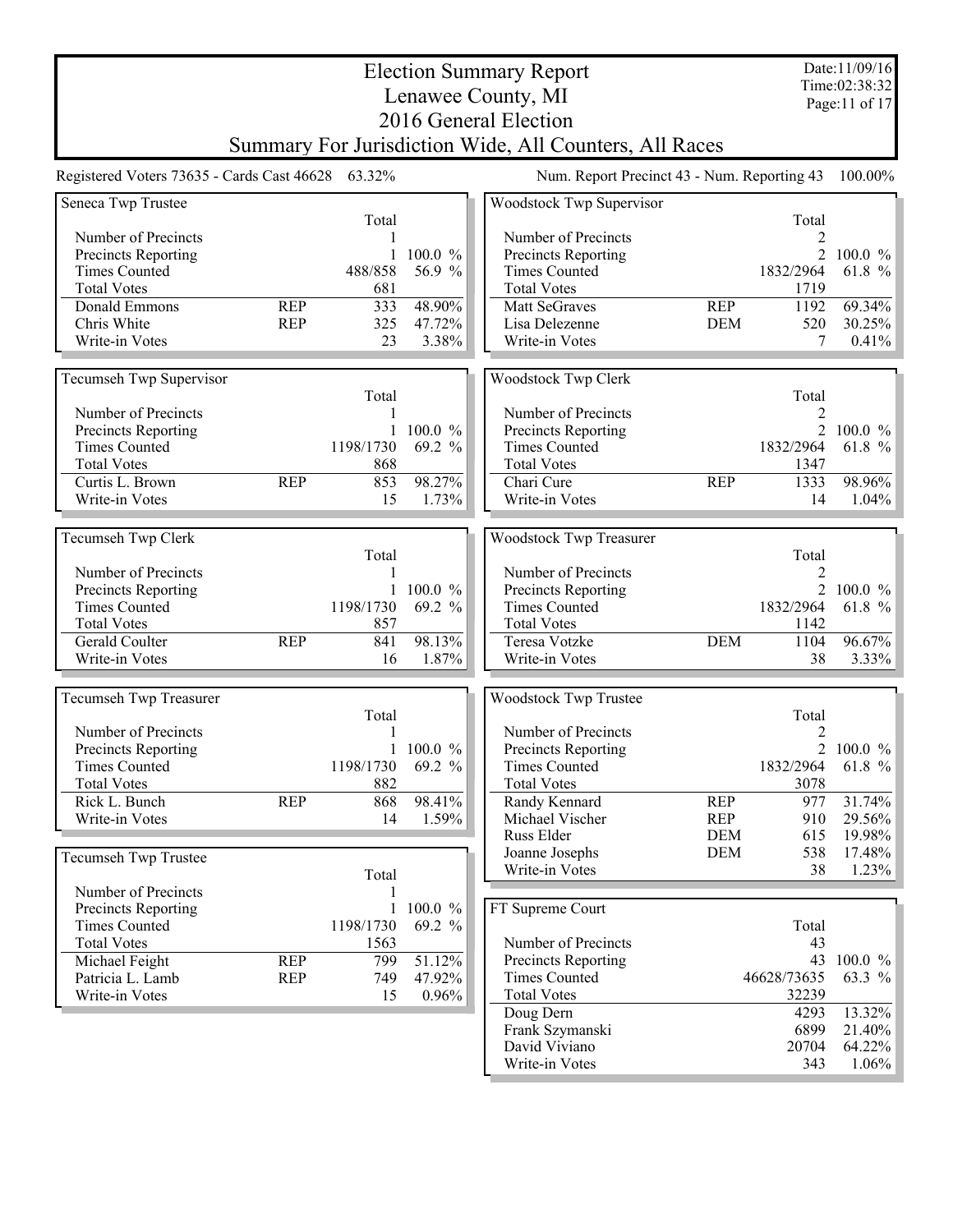| Time:02:38:32<br>Lenawee County, MI<br>Page: 12 of 17<br>2016 General Election<br>Summary For Jurisdiction Wide, All Counters, All Races<br>Registered Voters 73635 - Cards Cast 46628 63.32%<br>Num. Report Precinct 43 - Num. Reporting 43<br>100.00%<br>PT Supreme Court<br>C-Tecumseh Mayor<br>Total<br>Total<br>Number of Precincts<br>Number of Precincts<br>43<br>4<br>43<br>100.0 %<br>Precincts Reporting<br>Precincts Reporting<br>$\overline{4}$<br>$100.0 \%$<br><b>Times Counted</b><br>70.0 %<br><b>Times Counted</b><br>46628/73635<br>63.3 %<br>4598/6573<br><b>Total Votes</b><br><b>Total Votes</b><br>31854<br>3087<br>60.38%<br>98.25%<br>19235<br>Jackson L. Baker<br>Joan Larsen<br>3033<br>4737<br>14.87%<br>Write-in Votes<br>54<br>1.75%<br>Kerry L. Morgan<br>Deborah Thomas<br>7561<br>23.74%<br>321<br>1.01%<br>Write-in Votes<br>C-Tecumseh Council<br>Total<br>D1 Appeals Court<br>Number of Precincts<br>4<br>Precincts Reporting<br>4 100.0 %<br>Total<br>70.0 %<br>Number of Precincts<br>43<br><b>Times Counted</b><br>4598/6573<br>43 100.0 %<br>Precincts Reporting<br><b>Total Votes</b><br>6954<br><b>Times Counted</b><br>46628/73635<br>63.3 %<br>33.55%<br>Gary L. Fox<br>2333<br><b>Total Votes</b><br>48369<br>Stephanie G. Harmon<br>2368<br>34.05%<br>21.83%<br>Nicole James<br>10557<br>Ronald Wimple<br>31.56%<br>2195<br>19122<br>39.53%<br>Write-in Votes<br>58<br>0.83%<br>Cynthia D Stephens<br>Kurtis T. Wilder<br>18319<br>37.87%<br>Write-in Votes<br>371<br>0.77%<br><b>LIB Clinton Twp</b><br>Total<br>D39 Circuit Court<br>Number of Precincts<br>2<br>2 100.0 %<br>Total<br>Precincts Reporting<br><b>Times Counted</b><br>Number of Precincts<br>1998/2798<br>71.4 %<br>43<br>43<br>Precincts Reporting<br>$100.0 \%$<br><b>Total Votes</b><br>3583<br><b>Times Counted</b><br>46628/73635<br>63.3 %<br>25.17%<br>Kathy O. Adam<br>902<br><b>Total Votes</b><br>34766<br>22.72%<br>Lenore Binns<br>814<br>64.92%<br>22570<br>969<br>27.04%<br>Anna Marie Anzalone<br>Matt Dorr<br>24.06%<br>Phillip Schaedler<br>11953<br>34.38%<br>Nancy Wilt<br>862<br>Write-in Votes<br>36<br>Write-in Votes<br>243<br>0.70%<br>$1.00\%$<br>D2A Dist Ct Judge<br>V-Addison President<br>Total<br>Total<br>Number of Precincts<br>Number of Precincts<br>43<br>3<br>43 100.0 %<br>Precincts Reporting<br>Precincts Reporting<br><b>Times Counted</b><br>46628/73635<br><b>Times Counted</b><br>228/398<br>63.3 %<br><b>Total Votes</b><br>29803<br><b>Total Votes</b><br>41<br>Laura J. Schaedler<br>97.99%<br>Write-in Votes<br>41 100.00%<br>29203<br>Write-in Votes<br>600<br>2.01%<br>V-Addison Trustee 4Y<br>C-Hudson Council<br>Total<br>Total<br>Number of Precincts<br>3<br>Number of Precincts<br>Precincts Reporting<br>3<br><b>Precincts Reporting</b><br>100.0 %<br><b>Times Counted</b><br>57.3 %<br>1<br>228/398<br><b>Times Counted</b><br>879/1581<br>55.6 %<br><b>Total Votes</b><br>283<br><b>Total Votes</b><br>1028<br>Dean Bowman<br>49.82%<br>141<br>50.39%<br>518<br>Jeff Burke<br>Lee H. Daugherty<br>139<br><b>Tyler Mattison</b><br>497<br>48.35%<br>Write-in Votes<br>3 |  |  |  | <b>Election Summary Report</b> |  | Date:11/09/16 |  |  |
|-------------------------------------------------------------------------------------------------------------------------------------------------------------------------------------------------------------------------------------------------------------------------------------------------------------------------------------------------------------------------------------------------------------------------------------------------------------------------------------------------------------------------------------------------------------------------------------------------------------------------------------------------------------------------------------------------------------------------------------------------------------------------------------------------------------------------------------------------------------------------------------------------------------------------------------------------------------------------------------------------------------------------------------------------------------------------------------------------------------------------------------------------------------------------------------------------------------------------------------------------------------------------------------------------------------------------------------------------------------------------------------------------------------------------------------------------------------------------------------------------------------------------------------------------------------------------------------------------------------------------------------------------------------------------------------------------------------------------------------------------------------------------------------------------------------------------------------------------------------------------------------------------------------------------------------------------------------------------------------------------------------------------------------------------------------------------------------------------------------------------------------------------------------------------------------------------------------------------------------------------------------------------------------------------------------------------------------------------------------------------------------------------------------------------------------------------------------------------------------------------------------------------------------------------------------------------------------------------------------------------------------------------------------------------------------------------------------------------------------------------------------------------------------------------------------------------------------------------------------------------------------------------------------------------------------------------------------------------------------------------------------------------------------------------------------------------------------------------------------------------------------------------|--|--|--|--------------------------------|--|---------------|--|--|
|                                                                                                                                                                                                                                                                                                                                                                                                                                                                                                                                                                                                                                                                                                                                                                                                                                                                                                                                                                                                                                                                                                                                                                                                                                                                                                                                                                                                                                                                                                                                                                                                                                                                                                                                                                                                                                                                                                                                                                                                                                                                                                                                                                                                                                                                                                                                                                                                                                                                                                                                                                                                                                                                                                                                                                                                                                                                                                                                                                                                                                                                                                                                                 |  |  |  |                                |  |               |  |  |
|                                                                                                                                                                                                                                                                                                                                                                                                                                                                                                                                                                                                                                                                                                                                                                                                                                                                                                                                                                                                                                                                                                                                                                                                                                                                                                                                                                                                                                                                                                                                                                                                                                                                                                                                                                                                                                                                                                                                                                                                                                                                                                                                                                                                                                                                                                                                                                                                                                                                                                                                                                                                                                                                                                                                                                                                                                                                                                                                                                                                                                                                                                                                                 |  |  |  |                                |  |               |  |  |
|                                                                                                                                                                                                                                                                                                                                                                                                                                                                                                                                                                                                                                                                                                                                                                                                                                                                                                                                                                                                                                                                                                                                                                                                                                                                                                                                                                                                                                                                                                                                                                                                                                                                                                                                                                                                                                                                                                                                                                                                                                                                                                                                                                                                                                                                                                                                                                                                                                                                                                                                                                                                                                                                                                                                                                                                                                                                                                                                                                                                                                                                                                                                                 |  |  |  |                                |  |               |  |  |
|                                                                                                                                                                                                                                                                                                                                                                                                                                                                                                                                                                                                                                                                                                                                                                                                                                                                                                                                                                                                                                                                                                                                                                                                                                                                                                                                                                                                                                                                                                                                                                                                                                                                                                                                                                                                                                                                                                                                                                                                                                                                                                                                                                                                                                                                                                                                                                                                                                                                                                                                                                                                                                                                                                                                                                                                                                                                                                                                                                                                                                                                                                                                                 |  |  |  |                                |  |               |  |  |
|                                                                                                                                                                                                                                                                                                                                                                                                                                                                                                                                                                                                                                                                                                                                                                                                                                                                                                                                                                                                                                                                                                                                                                                                                                                                                                                                                                                                                                                                                                                                                                                                                                                                                                                                                                                                                                                                                                                                                                                                                                                                                                                                                                                                                                                                                                                                                                                                                                                                                                                                                                                                                                                                                                                                                                                                                                                                                                                                                                                                                                                                                                                                                 |  |  |  |                                |  |               |  |  |
|                                                                                                                                                                                                                                                                                                                                                                                                                                                                                                                                                                                                                                                                                                                                                                                                                                                                                                                                                                                                                                                                                                                                                                                                                                                                                                                                                                                                                                                                                                                                                                                                                                                                                                                                                                                                                                                                                                                                                                                                                                                                                                                                                                                                                                                                                                                                                                                                                                                                                                                                                                                                                                                                                                                                                                                                                                                                                                                                                                                                                                                                                                                                                 |  |  |  |                                |  |               |  |  |
|                                                                                                                                                                                                                                                                                                                                                                                                                                                                                                                                                                                                                                                                                                                                                                                                                                                                                                                                                                                                                                                                                                                                                                                                                                                                                                                                                                                                                                                                                                                                                                                                                                                                                                                                                                                                                                                                                                                                                                                                                                                                                                                                                                                                                                                                                                                                                                                                                                                                                                                                                                                                                                                                                                                                                                                                                                                                                                                                                                                                                                                                                                                                                 |  |  |  |                                |  |               |  |  |
|                                                                                                                                                                                                                                                                                                                                                                                                                                                                                                                                                                                                                                                                                                                                                                                                                                                                                                                                                                                                                                                                                                                                                                                                                                                                                                                                                                                                                                                                                                                                                                                                                                                                                                                                                                                                                                                                                                                                                                                                                                                                                                                                                                                                                                                                                                                                                                                                                                                                                                                                                                                                                                                                                                                                                                                                                                                                                                                                                                                                                                                                                                                                                 |  |  |  |                                |  |               |  |  |
|                                                                                                                                                                                                                                                                                                                                                                                                                                                                                                                                                                                                                                                                                                                                                                                                                                                                                                                                                                                                                                                                                                                                                                                                                                                                                                                                                                                                                                                                                                                                                                                                                                                                                                                                                                                                                                                                                                                                                                                                                                                                                                                                                                                                                                                                                                                                                                                                                                                                                                                                                                                                                                                                                                                                                                                                                                                                                                                                                                                                                                                                                                                                                 |  |  |  |                                |  |               |  |  |
|                                                                                                                                                                                                                                                                                                                                                                                                                                                                                                                                                                                                                                                                                                                                                                                                                                                                                                                                                                                                                                                                                                                                                                                                                                                                                                                                                                                                                                                                                                                                                                                                                                                                                                                                                                                                                                                                                                                                                                                                                                                                                                                                                                                                                                                                                                                                                                                                                                                                                                                                                                                                                                                                                                                                                                                                                                                                                                                                                                                                                                                                                                                                                 |  |  |  |                                |  |               |  |  |
|                                                                                                                                                                                                                                                                                                                                                                                                                                                                                                                                                                                                                                                                                                                                                                                                                                                                                                                                                                                                                                                                                                                                                                                                                                                                                                                                                                                                                                                                                                                                                                                                                                                                                                                                                                                                                                                                                                                                                                                                                                                                                                                                                                                                                                                                                                                                                                                                                                                                                                                                                                                                                                                                                                                                                                                                                                                                                                                                                                                                                                                                                                                                                 |  |  |  |                                |  |               |  |  |
|                                                                                                                                                                                                                                                                                                                                                                                                                                                                                                                                                                                                                                                                                                                                                                                                                                                                                                                                                                                                                                                                                                                                                                                                                                                                                                                                                                                                                                                                                                                                                                                                                                                                                                                                                                                                                                                                                                                                                                                                                                                                                                                                                                                                                                                                                                                                                                                                                                                                                                                                                                                                                                                                                                                                                                                                                                                                                                                                                                                                                                                                                                                                                 |  |  |  |                                |  |               |  |  |
|                                                                                                                                                                                                                                                                                                                                                                                                                                                                                                                                                                                                                                                                                                                                                                                                                                                                                                                                                                                                                                                                                                                                                                                                                                                                                                                                                                                                                                                                                                                                                                                                                                                                                                                                                                                                                                                                                                                                                                                                                                                                                                                                                                                                                                                                                                                                                                                                                                                                                                                                                                                                                                                                                                                                                                                                                                                                                                                                                                                                                                                                                                                                                 |  |  |  |                                |  |               |  |  |
|                                                                                                                                                                                                                                                                                                                                                                                                                                                                                                                                                                                                                                                                                                                                                                                                                                                                                                                                                                                                                                                                                                                                                                                                                                                                                                                                                                                                                                                                                                                                                                                                                                                                                                                                                                                                                                                                                                                                                                                                                                                                                                                                                                                                                                                                                                                                                                                                                                                                                                                                                                                                                                                                                                                                                                                                                                                                                                                                                                                                                                                                                                                                                 |  |  |  |                                |  |               |  |  |
|                                                                                                                                                                                                                                                                                                                                                                                                                                                                                                                                                                                                                                                                                                                                                                                                                                                                                                                                                                                                                                                                                                                                                                                                                                                                                                                                                                                                                                                                                                                                                                                                                                                                                                                                                                                                                                                                                                                                                                                                                                                                                                                                                                                                                                                                                                                                                                                                                                                                                                                                                                                                                                                                                                                                                                                                                                                                                                                                                                                                                                                                                                                                                 |  |  |  |                                |  |               |  |  |
|                                                                                                                                                                                                                                                                                                                                                                                                                                                                                                                                                                                                                                                                                                                                                                                                                                                                                                                                                                                                                                                                                                                                                                                                                                                                                                                                                                                                                                                                                                                                                                                                                                                                                                                                                                                                                                                                                                                                                                                                                                                                                                                                                                                                                                                                                                                                                                                                                                                                                                                                                                                                                                                                                                                                                                                                                                                                                                                                                                                                                                                                                                                                                 |  |  |  |                                |  |               |  |  |
|                                                                                                                                                                                                                                                                                                                                                                                                                                                                                                                                                                                                                                                                                                                                                                                                                                                                                                                                                                                                                                                                                                                                                                                                                                                                                                                                                                                                                                                                                                                                                                                                                                                                                                                                                                                                                                                                                                                                                                                                                                                                                                                                                                                                                                                                                                                                                                                                                                                                                                                                                                                                                                                                                                                                                                                                                                                                                                                                                                                                                                                                                                                                                 |  |  |  |                                |  |               |  |  |
|                                                                                                                                                                                                                                                                                                                                                                                                                                                                                                                                                                                                                                                                                                                                                                                                                                                                                                                                                                                                                                                                                                                                                                                                                                                                                                                                                                                                                                                                                                                                                                                                                                                                                                                                                                                                                                                                                                                                                                                                                                                                                                                                                                                                                                                                                                                                                                                                                                                                                                                                                                                                                                                                                                                                                                                                                                                                                                                                                                                                                                                                                                                                                 |  |  |  |                                |  |               |  |  |
|                                                                                                                                                                                                                                                                                                                                                                                                                                                                                                                                                                                                                                                                                                                                                                                                                                                                                                                                                                                                                                                                                                                                                                                                                                                                                                                                                                                                                                                                                                                                                                                                                                                                                                                                                                                                                                                                                                                                                                                                                                                                                                                                                                                                                                                                                                                                                                                                                                                                                                                                                                                                                                                                                                                                                                                                                                                                                                                                                                                                                                                                                                                                                 |  |  |  |                                |  |               |  |  |
|                                                                                                                                                                                                                                                                                                                                                                                                                                                                                                                                                                                                                                                                                                                                                                                                                                                                                                                                                                                                                                                                                                                                                                                                                                                                                                                                                                                                                                                                                                                                                                                                                                                                                                                                                                                                                                                                                                                                                                                                                                                                                                                                                                                                                                                                                                                                                                                                                                                                                                                                                                                                                                                                                                                                                                                                                                                                                                                                                                                                                                                                                                                                                 |  |  |  |                                |  |               |  |  |
|                                                                                                                                                                                                                                                                                                                                                                                                                                                                                                                                                                                                                                                                                                                                                                                                                                                                                                                                                                                                                                                                                                                                                                                                                                                                                                                                                                                                                                                                                                                                                                                                                                                                                                                                                                                                                                                                                                                                                                                                                                                                                                                                                                                                                                                                                                                                                                                                                                                                                                                                                                                                                                                                                                                                                                                                                                                                                                                                                                                                                                                                                                                                                 |  |  |  |                                |  |               |  |  |
|                                                                                                                                                                                                                                                                                                                                                                                                                                                                                                                                                                                                                                                                                                                                                                                                                                                                                                                                                                                                                                                                                                                                                                                                                                                                                                                                                                                                                                                                                                                                                                                                                                                                                                                                                                                                                                                                                                                                                                                                                                                                                                                                                                                                                                                                                                                                                                                                                                                                                                                                                                                                                                                                                                                                                                                                                                                                                                                                                                                                                                                                                                                                                 |  |  |  |                                |  |               |  |  |
|                                                                                                                                                                                                                                                                                                                                                                                                                                                                                                                                                                                                                                                                                                                                                                                                                                                                                                                                                                                                                                                                                                                                                                                                                                                                                                                                                                                                                                                                                                                                                                                                                                                                                                                                                                                                                                                                                                                                                                                                                                                                                                                                                                                                                                                                                                                                                                                                                                                                                                                                                                                                                                                                                                                                                                                                                                                                                                                                                                                                                                                                                                                                                 |  |  |  |                                |  |               |  |  |
|                                                                                                                                                                                                                                                                                                                                                                                                                                                                                                                                                                                                                                                                                                                                                                                                                                                                                                                                                                                                                                                                                                                                                                                                                                                                                                                                                                                                                                                                                                                                                                                                                                                                                                                                                                                                                                                                                                                                                                                                                                                                                                                                                                                                                                                                                                                                                                                                                                                                                                                                                                                                                                                                                                                                                                                                                                                                                                                                                                                                                                                                                                                                                 |  |  |  |                                |  |               |  |  |
|                                                                                                                                                                                                                                                                                                                                                                                                                                                                                                                                                                                                                                                                                                                                                                                                                                                                                                                                                                                                                                                                                                                                                                                                                                                                                                                                                                                                                                                                                                                                                                                                                                                                                                                                                                                                                                                                                                                                                                                                                                                                                                                                                                                                                                                                                                                                                                                                                                                                                                                                                                                                                                                                                                                                                                                                                                                                                                                                                                                                                                                                                                                                                 |  |  |  |                                |  |               |  |  |
| 3 100.0 %<br>57.3 %<br>$100.0 \%$<br>49.12%<br>1.06%                                                                                                                                                                                                                                                                                                                                                                                                                                                                                                                                                                                                                                                                                                                                                                                                                                                                                                                                                                                                                                                                                                                                                                                                                                                                                                                                                                                                                                                                                                                                                                                                                                                                                                                                                                                                                                                                                                                                                                                                                                                                                                                                                                                                                                                                                                                                                                                                                                                                                                                                                                                                                                                                                                                                                                                                                                                                                                                                                                                                                                                                                            |  |  |  |                                |  |               |  |  |
|                                                                                                                                                                                                                                                                                                                                                                                                                                                                                                                                                                                                                                                                                                                                                                                                                                                                                                                                                                                                                                                                                                                                                                                                                                                                                                                                                                                                                                                                                                                                                                                                                                                                                                                                                                                                                                                                                                                                                                                                                                                                                                                                                                                                                                                                                                                                                                                                                                                                                                                                                                                                                                                                                                                                                                                                                                                                                                                                                                                                                                                                                                                                                 |  |  |  |                                |  |               |  |  |
|                                                                                                                                                                                                                                                                                                                                                                                                                                                                                                                                                                                                                                                                                                                                                                                                                                                                                                                                                                                                                                                                                                                                                                                                                                                                                                                                                                                                                                                                                                                                                                                                                                                                                                                                                                                                                                                                                                                                                                                                                                                                                                                                                                                                                                                                                                                                                                                                                                                                                                                                                                                                                                                                                                                                                                                                                                                                                                                                                                                                                                                                                                                                                 |  |  |  |                                |  |               |  |  |
|                                                                                                                                                                                                                                                                                                                                                                                                                                                                                                                                                                                                                                                                                                                                                                                                                                                                                                                                                                                                                                                                                                                                                                                                                                                                                                                                                                                                                                                                                                                                                                                                                                                                                                                                                                                                                                                                                                                                                                                                                                                                                                                                                                                                                                                                                                                                                                                                                                                                                                                                                                                                                                                                                                                                                                                                                                                                                                                                                                                                                                                                                                                                                 |  |  |  |                                |  |               |  |  |
|                                                                                                                                                                                                                                                                                                                                                                                                                                                                                                                                                                                                                                                                                                                                                                                                                                                                                                                                                                                                                                                                                                                                                                                                                                                                                                                                                                                                                                                                                                                                                                                                                                                                                                                                                                                                                                                                                                                                                                                                                                                                                                                                                                                                                                                                                                                                                                                                                                                                                                                                                                                                                                                                                                                                                                                                                                                                                                                                                                                                                                                                                                                                                 |  |  |  |                                |  |               |  |  |
|                                                                                                                                                                                                                                                                                                                                                                                                                                                                                                                                                                                                                                                                                                                                                                                                                                                                                                                                                                                                                                                                                                                                                                                                                                                                                                                                                                                                                                                                                                                                                                                                                                                                                                                                                                                                                                                                                                                                                                                                                                                                                                                                                                                                                                                                                                                                                                                                                                                                                                                                                                                                                                                                                                                                                                                                                                                                                                                                                                                                                                                                                                                                                 |  |  |  |                                |  |               |  |  |
|                                                                                                                                                                                                                                                                                                                                                                                                                                                                                                                                                                                                                                                                                                                                                                                                                                                                                                                                                                                                                                                                                                                                                                                                                                                                                                                                                                                                                                                                                                                                                                                                                                                                                                                                                                                                                                                                                                                                                                                                                                                                                                                                                                                                                                                                                                                                                                                                                                                                                                                                                                                                                                                                                                                                                                                                                                                                                                                                                                                                                                                                                                                                                 |  |  |  |                                |  |               |  |  |
|                                                                                                                                                                                                                                                                                                                                                                                                                                                                                                                                                                                                                                                                                                                                                                                                                                                                                                                                                                                                                                                                                                                                                                                                                                                                                                                                                                                                                                                                                                                                                                                                                                                                                                                                                                                                                                                                                                                                                                                                                                                                                                                                                                                                                                                                                                                                                                                                                                                                                                                                                                                                                                                                                                                                                                                                                                                                                                                                                                                                                                                                                                                                                 |  |  |  |                                |  |               |  |  |
|                                                                                                                                                                                                                                                                                                                                                                                                                                                                                                                                                                                                                                                                                                                                                                                                                                                                                                                                                                                                                                                                                                                                                                                                                                                                                                                                                                                                                                                                                                                                                                                                                                                                                                                                                                                                                                                                                                                                                                                                                                                                                                                                                                                                                                                                                                                                                                                                                                                                                                                                                                                                                                                                                                                                                                                                                                                                                                                                                                                                                                                                                                                                                 |  |  |  |                                |  |               |  |  |
|                                                                                                                                                                                                                                                                                                                                                                                                                                                                                                                                                                                                                                                                                                                                                                                                                                                                                                                                                                                                                                                                                                                                                                                                                                                                                                                                                                                                                                                                                                                                                                                                                                                                                                                                                                                                                                                                                                                                                                                                                                                                                                                                                                                                                                                                                                                                                                                                                                                                                                                                                                                                                                                                                                                                                                                                                                                                                                                                                                                                                                                                                                                                                 |  |  |  |                                |  |               |  |  |
|                                                                                                                                                                                                                                                                                                                                                                                                                                                                                                                                                                                                                                                                                                                                                                                                                                                                                                                                                                                                                                                                                                                                                                                                                                                                                                                                                                                                                                                                                                                                                                                                                                                                                                                                                                                                                                                                                                                                                                                                                                                                                                                                                                                                                                                                                                                                                                                                                                                                                                                                                                                                                                                                                                                                                                                                                                                                                                                                                                                                                                                                                                                                                 |  |  |  |                                |  |               |  |  |
|                                                                                                                                                                                                                                                                                                                                                                                                                                                                                                                                                                                                                                                                                                                                                                                                                                                                                                                                                                                                                                                                                                                                                                                                                                                                                                                                                                                                                                                                                                                                                                                                                                                                                                                                                                                                                                                                                                                                                                                                                                                                                                                                                                                                                                                                                                                                                                                                                                                                                                                                                                                                                                                                                                                                                                                                                                                                                                                                                                                                                                                                                                                                                 |  |  |  |                                |  |               |  |  |
|                                                                                                                                                                                                                                                                                                                                                                                                                                                                                                                                                                                                                                                                                                                                                                                                                                                                                                                                                                                                                                                                                                                                                                                                                                                                                                                                                                                                                                                                                                                                                                                                                                                                                                                                                                                                                                                                                                                                                                                                                                                                                                                                                                                                                                                                                                                                                                                                                                                                                                                                                                                                                                                                                                                                                                                                                                                                                                                                                                                                                                                                                                                                                 |  |  |  |                                |  |               |  |  |
|                                                                                                                                                                                                                                                                                                                                                                                                                                                                                                                                                                                                                                                                                                                                                                                                                                                                                                                                                                                                                                                                                                                                                                                                                                                                                                                                                                                                                                                                                                                                                                                                                                                                                                                                                                                                                                                                                                                                                                                                                                                                                                                                                                                                                                                                                                                                                                                                                                                                                                                                                                                                                                                                                                                                                                                                                                                                                                                                                                                                                                                                                                                                                 |  |  |  |                                |  |               |  |  |
|                                                                                                                                                                                                                                                                                                                                                                                                                                                                                                                                                                                                                                                                                                                                                                                                                                                                                                                                                                                                                                                                                                                                                                                                                                                                                                                                                                                                                                                                                                                                                                                                                                                                                                                                                                                                                                                                                                                                                                                                                                                                                                                                                                                                                                                                                                                                                                                                                                                                                                                                                                                                                                                                                                                                                                                                                                                                                                                                                                                                                                                                                                                                                 |  |  |  |                                |  |               |  |  |
|                                                                                                                                                                                                                                                                                                                                                                                                                                                                                                                                                                                                                                                                                                                                                                                                                                                                                                                                                                                                                                                                                                                                                                                                                                                                                                                                                                                                                                                                                                                                                                                                                                                                                                                                                                                                                                                                                                                                                                                                                                                                                                                                                                                                                                                                                                                                                                                                                                                                                                                                                                                                                                                                                                                                                                                                                                                                                                                                                                                                                                                                                                                                                 |  |  |  |                                |  |               |  |  |
|                                                                                                                                                                                                                                                                                                                                                                                                                                                                                                                                                                                                                                                                                                                                                                                                                                                                                                                                                                                                                                                                                                                                                                                                                                                                                                                                                                                                                                                                                                                                                                                                                                                                                                                                                                                                                                                                                                                                                                                                                                                                                                                                                                                                                                                                                                                                                                                                                                                                                                                                                                                                                                                                                                                                                                                                                                                                                                                                                                                                                                                                                                                                                 |  |  |  |                                |  |               |  |  |
|                                                                                                                                                                                                                                                                                                                                                                                                                                                                                                                                                                                                                                                                                                                                                                                                                                                                                                                                                                                                                                                                                                                                                                                                                                                                                                                                                                                                                                                                                                                                                                                                                                                                                                                                                                                                                                                                                                                                                                                                                                                                                                                                                                                                                                                                                                                                                                                                                                                                                                                                                                                                                                                                                                                                                                                                                                                                                                                                                                                                                                                                                                                                                 |  |  |  |                                |  |               |  |  |
|                                                                                                                                                                                                                                                                                                                                                                                                                                                                                                                                                                                                                                                                                                                                                                                                                                                                                                                                                                                                                                                                                                                                                                                                                                                                                                                                                                                                                                                                                                                                                                                                                                                                                                                                                                                                                                                                                                                                                                                                                                                                                                                                                                                                                                                                                                                                                                                                                                                                                                                                                                                                                                                                                                                                                                                                                                                                                                                                                                                                                                                                                                                                                 |  |  |  |                                |  |               |  |  |
|                                                                                                                                                                                                                                                                                                                                                                                                                                                                                                                                                                                                                                                                                                                                                                                                                                                                                                                                                                                                                                                                                                                                                                                                                                                                                                                                                                                                                                                                                                                                                                                                                                                                                                                                                                                                                                                                                                                                                                                                                                                                                                                                                                                                                                                                                                                                                                                                                                                                                                                                                                                                                                                                                                                                                                                                                                                                                                                                                                                                                                                                                                                                                 |  |  |  |                                |  |               |  |  |
|                                                                                                                                                                                                                                                                                                                                                                                                                                                                                                                                                                                                                                                                                                                                                                                                                                                                                                                                                                                                                                                                                                                                                                                                                                                                                                                                                                                                                                                                                                                                                                                                                                                                                                                                                                                                                                                                                                                                                                                                                                                                                                                                                                                                                                                                                                                                                                                                                                                                                                                                                                                                                                                                                                                                                                                                                                                                                                                                                                                                                                                                                                                                                 |  |  |  |                                |  |               |  |  |
|                                                                                                                                                                                                                                                                                                                                                                                                                                                                                                                                                                                                                                                                                                                                                                                                                                                                                                                                                                                                                                                                                                                                                                                                                                                                                                                                                                                                                                                                                                                                                                                                                                                                                                                                                                                                                                                                                                                                                                                                                                                                                                                                                                                                                                                                                                                                                                                                                                                                                                                                                                                                                                                                                                                                                                                                                                                                                                                                                                                                                                                                                                                                                 |  |  |  |                                |  |               |  |  |
|                                                                                                                                                                                                                                                                                                                                                                                                                                                                                                                                                                                                                                                                                                                                                                                                                                                                                                                                                                                                                                                                                                                                                                                                                                                                                                                                                                                                                                                                                                                                                                                                                                                                                                                                                                                                                                                                                                                                                                                                                                                                                                                                                                                                                                                                                                                                                                                                                                                                                                                                                                                                                                                                                                                                                                                                                                                                                                                                                                                                                                                                                                                                                 |  |  |  |                                |  |               |  |  |
|                                                                                                                                                                                                                                                                                                                                                                                                                                                                                                                                                                                                                                                                                                                                                                                                                                                                                                                                                                                                                                                                                                                                                                                                                                                                                                                                                                                                                                                                                                                                                                                                                                                                                                                                                                                                                                                                                                                                                                                                                                                                                                                                                                                                                                                                                                                                                                                                                                                                                                                                                                                                                                                                                                                                                                                                                                                                                                                                                                                                                                                                                                                                                 |  |  |  |                                |  |               |  |  |
|                                                                                                                                                                                                                                                                                                                                                                                                                                                                                                                                                                                                                                                                                                                                                                                                                                                                                                                                                                                                                                                                                                                                                                                                                                                                                                                                                                                                                                                                                                                                                                                                                                                                                                                                                                                                                                                                                                                                                                                                                                                                                                                                                                                                                                                                                                                                                                                                                                                                                                                                                                                                                                                                                                                                                                                                                                                                                                                                                                                                                                                                                                                                                 |  |  |  |                                |  |               |  |  |
| Write-in Votes<br>1.26%<br>13                                                                                                                                                                                                                                                                                                                                                                                                                                                                                                                                                                                                                                                                                                                                                                                                                                                                                                                                                                                                                                                                                                                                                                                                                                                                                                                                                                                                                                                                                                                                                                                                                                                                                                                                                                                                                                                                                                                                                                                                                                                                                                                                                                                                                                                                                                                                                                                                                                                                                                                                                                                                                                                                                                                                                                                                                                                                                                                                                                                                                                                                                                                   |  |  |  |                                |  |               |  |  |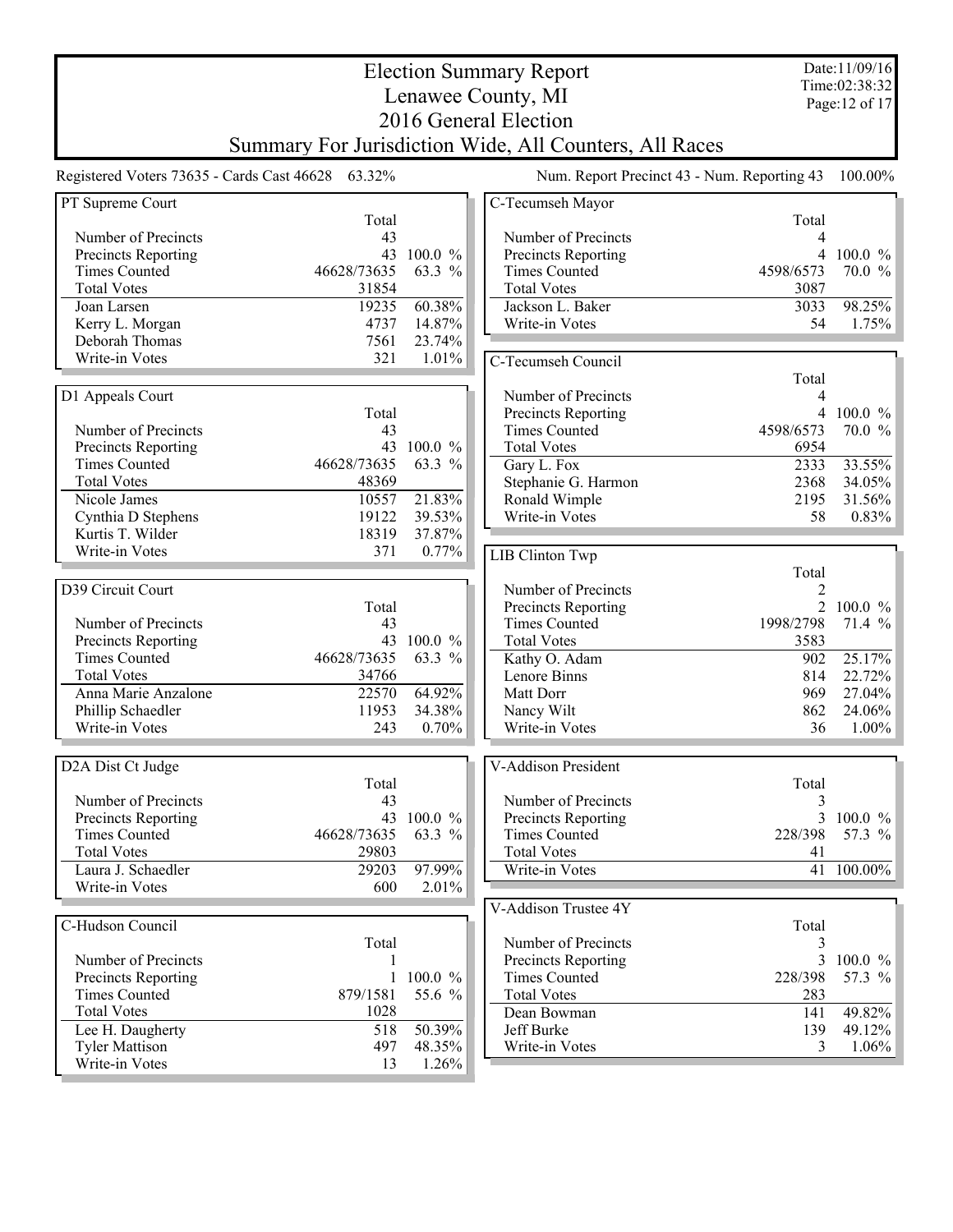| Time:02:38:32<br>Lenawee County, MI<br>Page:13 of 17<br>2016 General Election<br>Summary For Jurisdiction Wide, All Counters, All Races<br>Registered Voters 73635 - Cards Cast 46628 63.32%<br>Num. Report Precinct 43 - Num. Reporting 43<br>$100.00\%$<br>V Addison Trustee 2Y<br>V-Blissfield Library<br>Total<br>Total<br>Number of Precincts<br>3<br>Number of Precincts<br>2 100.0 %<br>Precincts Reporting<br>3<br>$100.0 \%$<br>Precincts Reporting<br><b>Times Counted</b><br>228/398<br>57.3 %<br><b>Times Counted</b><br>1654/2490<br>66.4 %<br><b>Total Votes</b><br>168<br><b>Total Votes</b><br>2066<br>98.81%<br>46.03%<br>David Routley<br>166<br>951<br>Gregory A. Brown<br>Sarah Mason<br>Write-in Votes<br>$\mathfrak{D}$<br>1.19%<br>1036<br>50.15%<br>3.82%<br>Write-in Votes<br>79<br>V-Blissfield President<br>V-Britton President<br>Total<br>Number of Precincts<br>Total<br>Number of Precincts<br>Precincts Reporting<br>2 100.0 $%$<br><b>Times Counted</b><br>66.4 %<br>1654/2490<br>Precincts Reporting<br>$100.0 \%$<br>1<br><b>Times Counted</b><br>65.3 %<br><b>Total Votes</b><br>288/441<br>1179<br>97.88%<br>1154<br><b>Total Votes</b><br>A. Ray Jones<br>200<br>97.50%<br>Richard Frazier<br>195<br>Write-in Votes<br>25<br>2.12%<br>Write-in Votes<br>5<br>2.50%<br>V-Blissfield Clerk<br>V-Britton Treasurer<br>Total<br>Number of Precincts<br>Total<br>2<br>2 100.0 %<br>Precincts Reporting<br>Number of Precincts<br><b>Times Counted</b><br>1654/2490<br>66.4 %<br>Precincts Reporting<br>$100.0 \%$<br>1<br>65.3 %<br><b>Total Votes</b><br><b>Times Counted</b><br>288/441<br>1248<br>98.88%<br><b>Total Votes</b><br>199<br>Laura Neuman<br>1234<br>99.50%<br>Write-in Votes<br>14<br>Doreen Escott<br>198<br>1.12%<br>Write-in Votes<br>0.50%<br>1<br>V-Blissfield Treasurer<br>V-Britton Trustee 4Y<br>Total<br>Number of Precincts<br>Total<br>2<br>2 100.0 %<br>Number of Precincts<br>Precincts Reporting<br>1654/2490 66.4<br>$100.0 \%$<br>Times Counted<br>$\frac{0}{0}$<br>Precincts Reporting<br>65.3 %<br>1227<br><b>Total Votes</b><br>288/441<br>Times Counted<br>1211<br>98.70%<br><b>Total Votes</b><br>513<br>Margaret Nieman<br>25.93%<br>Write-in Votes<br>16<br>1.30%<br>Elizabeth Greene<br>133<br>Charlene C. McCrate<br>127<br>24.76%<br>24.95%<br>David McCrate<br>128<br>V-Blissfield Trustee<br>Meri Schoof<br>24.17%<br>124<br>Total<br>0.19%<br>Write-in Votes<br>1<br>Number of Precincts<br>2<br>$\overline{2}$<br>100.0 %<br>Precincts Reporting<br>V Britton Trustee 2Y<br><b>Times Counted</b><br>1654/2490<br>66.4 %<br>Total<br><b>Total Votes</b><br>2993<br>32.31%<br>Number of Precincts<br>George Brown<br>967<br>30.24%<br>Precincts Reporting<br>1<br>$100.0 \%$<br>905<br>Randall Kelley<br>288/441<br>65.3 %<br><b>Times Counted</b><br><b>Bob Valdez</b><br>1018<br>34.01%<br>Write-in Votes<br>103<br><b>Total Votes</b><br>184<br>$3.44\%$<br>97.83%<br>Derek Auten<br>180<br>2.17%<br>Write-in Votes<br>$\overline{4}$ |  |  |  | <b>Election Summary Report</b> |  | Date:11/09/16 |
|-----------------------------------------------------------------------------------------------------------------------------------------------------------------------------------------------------------------------------------------------------------------------------------------------------------------------------------------------------------------------------------------------------------------------------------------------------------------------------------------------------------------------------------------------------------------------------------------------------------------------------------------------------------------------------------------------------------------------------------------------------------------------------------------------------------------------------------------------------------------------------------------------------------------------------------------------------------------------------------------------------------------------------------------------------------------------------------------------------------------------------------------------------------------------------------------------------------------------------------------------------------------------------------------------------------------------------------------------------------------------------------------------------------------------------------------------------------------------------------------------------------------------------------------------------------------------------------------------------------------------------------------------------------------------------------------------------------------------------------------------------------------------------------------------------------------------------------------------------------------------------------------------------------------------------------------------------------------------------------------------------------------------------------------------------------------------------------------------------------------------------------------------------------------------------------------------------------------------------------------------------------------------------------------------------------------------------------------------------------------------------------------------------------------------------------------------------------------------------------------------------------------------------------------------------------------------------------------------------------------------------------------------------------------------------------------------------------------------------------------------------------------------------------------------------------------------------------------------------------------------------------------------------------------------------------------------------------------------------------------------------------------------|--|--|--|--------------------------------|--|---------------|
|                                                                                                                                                                                                                                                                                                                                                                                                                                                                                                                                                                                                                                                                                                                                                                                                                                                                                                                                                                                                                                                                                                                                                                                                                                                                                                                                                                                                                                                                                                                                                                                                                                                                                                                                                                                                                                                                                                                                                                                                                                                                                                                                                                                                                                                                                                                                                                                                                                                                                                                                                                                                                                                                                                                                                                                                                                                                                                                                                                                                                       |  |  |  |                                |  |               |
|                                                                                                                                                                                                                                                                                                                                                                                                                                                                                                                                                                                                                                                                                                                                                                                                                                                                                                                                                                                                                                                                                                                                                                                                                                                                                                                                                                                                                                                                                                                                                                                                                                                                                                                                                                                                                                                                                                                                                                                                                                                                                                                                                                                                                                                                                                                                                                                                                                                                                                                                                                                                                                                                                                                                                                                                                                                                                                                                                                                                                       |  |  |  |                                |  |               |
|                                                                                                                                                                                                                                                                                                                                                                                                                                                                                                                                                                                                                                                                                                                                                                                                                                                                                                                                                                                                                                                                                                                                                                                                                                                                                                                                                                                                                                                                                                                                                                                                                                                                                                                                                                                                                                                                                                                                                                                                                                                                                                                                                                                                                                                                                                                                                                                                                                                                                                                                                                                                                                                                                                                                                                                                                                                                                                                                                                                                                       |  |  |  |                                |  |               |
|                                                                                                                                                                                                                                                                                                                                                                                                                                                                                                                                                                                                                                                                                                                                                                                                                                                                                                                                                                                                                                                                                                                                                                                                                                                                                                                                                                                                                                                                                                                                                                                                                                                                                                                                                                                                                                                                                                                                                                                                                                                                                                                                                                                                                                                                                                                                                                                                                                                                                                                                                                                                                                                                                                                                                                                                                                                                                                                                                                                                                       |  |  |  |                                |  |               |
|                                                                                                                                                                                                                                                                                                                                                                                                                                                                                                                                                                                                                                                                                                                                                                                                                                                                                                                                                                                                                                                                                                                                                                                                                                                                                                                                                                                                                                                                                                                                                                                                                                                                                                                                                                                                                                                                                                                                                                                                                                                                                                                                                                                                                                                                                                                                                                                                                                                                                                                                                                                                                                                                                                                                                                                                                                                                                                                                                                                                                       |  |  |  |                                |  |               |
|                                                                                                                                                                                                                                                                                                                                                                                                                                                                                                                                                                                                                                                                                                                                                                                                                                                                                                                                                                                                                                                                                                                                                                                                                                                                                                                                                                                                                                                                                                                                                                                                                                                                                                                                                                                                                                                                                                                                                                                                                                                                                                                                                                                                                                                                                                                                                                                                                                                                                                                                                                                                                                                                                                                                                                                                                                                                                                                                                                                                                       |  |  |  |                                |  |               |
|                                                                                                                                                                                                                                                                                                                                                                                                                                                                                                                                                                                                                                                                                                                                                                                                                                                                                                                                                                                                                                                                                                                                                                                                                                                                                                                                                                                                                                                                                                                                                                                                                                                                                                                                                                                                                                                                                                                                                                                                                                                                                                                                                                                                                                                                                                                                                                                                                                                                                                                                                                                                                                                                                                                                                                                                                                                                                                                                                                                                                       |  |  |  |                                |  |               |
|                                                                                                                                                                                                                                                                                                                                                                                                                                                                                                                                                                                                                                                                                                                                                                                                                                                                                                                                                                                                                                                                                                                                                                                                                                                                                                                                                                                                                                                                                                                                                                                                                                                                                                                                                                                                                                                                                                                                                                                                                                                                                                                                                                                                                                                                                                                                                                                                                                                                                                                                                                                                                                                                                                                                                                                                                                                                                                                                                                                                                       |  |  |  |                                |  |               |
|                                                                                                                                                                                                                                                                                                                                                                                                                                                                                                                                                                                                                                                                                                                                                                                                                                                                                                                                                                                                                                                                                                                                                                                                                                                                                                                                                                                                                                                                                                                                                                                                                                                                                                                                                                                                                                                                                                                                                                                                                                                                                                                                                                                                                                                                                                                                                                                                                                                                                                                                                                                                                                                                                                                                                                                                                                                                                                                                                                                                                       |  |  |  |                                |  |               |
|                                                                                                                                                                                                                                                                                                                                                                                                                                                                                                                                                                                                                                                                                                                                                                                                                                                                                                                                                                                                                                                                                                                                                                                                                                                                                                                                                                                                                                                                                                                                                                                                                                                                                                                                                                                                                                                                                                                                                                                                                                                                                                                                                                                                                                                                                                                                                                                                                                                                                                                                                                                                                                                                                                                                                                                                                                                                                                                                                                                                                       |  |  |  |                                |  |               |
|                                                                                                                                                                                                                                                                                                                                                                                                                                                                                                                                                                                                                                                                                                                                                                                                                                                                                                                                                                                                                                                                                                                                                                                                                                                                                                                                                                                                                                                                                                                                                                                                                                                                                                                                                                                                                                                                                                                                                                                                                                                                                                                                                                                                                                                                                                                                                                                                                                                                                                                                                                                                                                                                                                                                                                                                                                                                                                                                                                                                                       |  |  |  |                                |  |               |
|                                                                                                                                                                                                                                                                                                                                                                                                                                                                                                                                                                                                                                                                                                                                                                                                                                                                                                                                                                                                                                                                                                                                                                                                                                                                                                                                                                                                                                                                                                                                                                                                                                                                                                                                                                                                                                                                                                                                                                                                                                                                                                                                                                                                                                                                                                                                                                                                                                                                                                                                                                                                                                                                                                                                                                                                                                                                                                                                                                                                                       |  |  |  |                                |  |               |
|                                                                                                                                                                                                                                                                                                                                                                                                                                                                                                                                                                                                                                                                                                                                                                                                                                                                                                                                                                                                                                                                                                                                                                                                                                                                                                                                                                                                                                                                                                                                                                                                                                                                                                                                                                                                                                                                                                                                                                                                                                                                                                                                                                                                                                                                                                                                                                                                                                                                                                                                                                                                                                                                                                                                                                                                                                                                                                                                                                                                                       |  |  |  |                                |  |               |
|                                                                                                                                                                                                                                                                                                                                                                                                                                                                                                                                                                                                                                                                                                                                                                                                                                                                                                                                                                                                                                                                                                                                                                                                                                                                                                                                                                                                                                                                                                                                                                                                                                                                                                                                                                                                                                                                                                                                                                                                                                                                                                                                                                                                                                                                                                                                                                                                                                                                                                                                                                                                                                                                                                                                                                                                                                                                                                                                                                                                                       |  |  |  |                                |  |               |
|                                                                                                                                                                                                                                                                                                                                                                                                                                                                                                                                                                                                                                                                                                                                                                                                                                                                                                                                                                                                                                                                                                                                                                                                                                                                                                                                                                                                                                                                                                                                                                                                                                                                                                                                                                                                                                                                                                                                                                                                                                                                                                                                                                                                                                                                                                                                                                                                                                                                                                                                                                                                                                                                                                                                                                                                                                                                                                                                                                                                                       |  |  |  |                                |  |               |
|                                                                                                                                                                                                                                                                                                                                                                                                                                                                                                                                                                                                                                                                                                                                                                                                                                                                                                                                                                                                                                                                                                                                                                                                                                                                                                                                                                                                                                                                                                                                                                                                                                                                                                                                                                                                                                                                                                                                                                                                                                                                                                                                                                                                                                                                                                                                                                                                                                                                                                                                                                                                                                                                                                                                                                                                                                                                                                                                                                                                                       |  |  |  |                                |  |               |
|                                                                                                                                                                                                                                                                                                                                                                                                                                                                                                                                                                                                                                                                                                                                                                                                                                                                                                                                                                                                                                                                                                                                                                                                                                                                                                                                                                                                                                                                                                                                                                                                                                                                                                                                                                                                                                                                                                                                                                                                                                                                                                                                                                                                                                                                                                                                                                                                                                                                                                                                                                                                                                                                                                                                                                                                                                                                                                                                                                                                                       |  |  |  |                                |  |               |
|                                                                                                                                                                                                                                                                                                                                                                                                                                                                                                                                                                                                                                                                                                                                                                                                                                                                                                                                                                                                                                                                                                                                                                                                                                                                                                                                                                                                                                                                                                                                                                                                                                                                                                                                                                                                                                                                                                                                                                                                                                                                                                                                                                                                                                                                                                                                                                                                                                                                                                                                                                                                                                                                                                                                                                                                                                                                                                                                                                                                                       |  |  |  |                                |  |               |
|                                                                                                                                                                                                                                                                                                                                                                                                                                                                                                                                                                                                                                                                                                                                                                                                                                                                                                                                                                                                                                                                                                                                                                                                                                                                                                                                                                                                                                                                                                                                                                                                                                                                                                                                                                                                                                                                                                                                                                                                                                                                                                                                                                                                                                                                                                                                                                                                                                                                                                                                                                                                                                                                                                                                                                                                                                                                                                                                                                                                                       |  |  |  |                                |  |               |
|                                                                                                                                                                                                                                                                                                                                                                                                                                                                                                                                                                                                                                                                                                                                                                                                                                                                                                                                                                                                                                                                                                                                                                                                                                                                                                                                                                                                                                                                                                                                                                                                                                                                                                                                                                                                                                                                                                                                                                                                                                                                                                                                                                                                                                                                                                                                                                                                                                                                                                                                                                                                                                                                                                                                                                                                                                                                                                                                                                                                                       |  |  |  |                                |  |               |
|                                                                                                                                                                                                                                                                                                                                                                                                                                                                                                                                                                                                                                                                                                                                                                                                                                                                                                                                                                                                                                                                                                                                                                                                                                                                                                                                                                                                                                                                                                                                                                                                                                                                                                                                                                                                                                                                                                                                                                                                                                                                                                                                                                                                                                                                                                                                                                                                                                                                                                                                                                                                                                                                                                                                                                                                                                                                                                                                                                                                                       |  |  |  |                                |  |               |
|                                                                                                                                                                                                                                                                                                                                                                                                                                                                                                                                                                                                                                                                                                                                                                                                                                                                                                                                                                                                                                                                                                                                                                                                                                                                                                                                                                                                                                                                                                                                                                                                                                                                                                                                                                                                                                                                                                                                                                                                                                                                                                                                                                                                                                                                                                                                                                                                                                                                                                                                                                                                                                                                                                                                                                                                                                                                                                                                                                                                                       |  |  |  |                                |  |               |
|                                                                                                                                                                                                                                                                                                                                                                                                                                                                                                                                                                                                                                                                                                                                                                                                                                                                                                                                                                                                                                                                                                                                                                                                                                                                                                                                                                                                                                                                                                                                                                                                                                                                                                                                                                                                                                                                                                                                                                                                                                                                                                                                                                                                                                                                                                                                                                                                                                                                                                                                                                                                                                                                                                                                                                                                                                                                                                                                                                                                                       |  |  |  |                                |  |               |
|                                                                                                                                                                                                                                                                                                                                                                                                                                                                                                                                                                                                                                                                                                                                                                                                                                                                                                                                                                                                                                                                                                                                                                                                                                                                                                                                                                                                                                                                                                                                                                                                                                                                                                                                                                                                                                                                                                                                                                                                                                                                                                                                                                                                                                                                                                                                                                                                                                                                                                                                                                                                                                                                                                                                                                                                                                                                                                                                                                                                                       |  |  |  |                                |  |               |
|                                                                                                                                                                                                                                                                                                                                                                                                                                                                                                                                                                                                                                                                                                                                                                                                                                                                                                                                                                                                                                                                                                                                                                                                                                                                                                                                                                                                                                                                                                                                                                                                                                                                                                                                                                                                                                                                                                                                                                                                                                                                                                                                                                                                                                                                                                                                                                                                                                                                                                                                                                                                                                                                                                                                                                                                                                                                                                                                                                                                                       |  |  |  |                                |  |               |
|                                                                                                                                                                                                                                                                                                                                                                                                                                                                                                                                                                                                                                                                                                                                                                                                                                                                                                                                                                                                                                                                                                                                                                                                                                                                                                                                                                                                                                                                                                                                                                                                                                                                                                                                                                                                                                                                                                                                                                                                                                                                                                                                                                                                                                                                                                                                                                                                                                                                                                                                                                                                                                                                                                                                                                                                                                                                                                                                                                                                                       |  |  |  |                                |  |               |
|                                                                                                                                                                                                                                                                                                                                                                                                                                                                                                                                                                                                                                                                                                                                                                                                                                                                                                                                                                                                                                                                                                                                                                                                                                                                                                                                                                                                                                                                                                                                                                                                                                                                                                                                                                                                                                                                                                                                                                                                                                                                                                                                                                                                                                                                                                                                                                                                                                                                                                                                                                                                                                                                                                                                                                                                                                                                                                                                                                                                                       |  |  |  |                                |  |               |
|                                                                                                                                                                                                                                                                                                                                                                                                                                                                                                                                                                                                                                                                                                                                                                                                                                                                                                                                                                                                                                                                                                                                                                                                                                                                                                                                                                                                                                                                                                                                                                                                                                                                                                                                                                                                                                                                                                                                                                                                                                                                                                                                                                                                                                                                                                                                                                                                                                                                                                                                                                                                                                                                                                                                                                                                                                                                                                                                                                                                                       |  |  |  |                                |  |               |
|                                                                                                                                                                                                                                                                                                                                                                                                                                                                                                                                                                                                                                                                                                                                                                                                                                                                                                                                                                                                                                                                                                                                                                                                                                                                                                                                                                                                                                                                                                                                                                                                                                                                                                                                                                                                                                                                                                                                                                                                                                                                                                                                                                                                                                                                                                                                                                                                                                                                                                                                                                                                                                                                                                                                                                                                                                                                                                                                                                                                                       |  |  |  |                                |  |               |
|                                                                                                                                                                                                                                                                                                                                                                                                                                                                                                                                                                                                                                                                                                                                                                                                                                                                                                                                                                                                                                                                                                                                                                                                                                                                                                                                                                                                                                                                                                                                                                                                                                                                                                                                                                                                                                                                                                                                                                                                                                                                                                                                                                                                                                                                                                                                                                                                                                                                                                                                                                                                                                                                                                                                                                                                                                                                                                                                                                                                                       |  |  |  |                                |  |               |
|                                                                                                                                                                                                                                                                                                                                                                                                                                                                                                                                                                                                                                                                                                                                                                                                                                                                                                                                                                                                                                                                                                                                                                                                                                                                                                                                                                                                                                                                                                                                                                                                                                                                                                                                                                                                                                                                                                                                                                                                                                                                                                                                                                                                                                                                                                                                                                                                                                                                                                                                                                                                                                                                                                                                                                                                                                                                                                                                                                                                                       |  |  |  |                                |  |               |
|                                                                                                                                                                                                                                                                                                                                                                                                                                                                                                                                                                                                                                                                                                                                                                                                                                                                                                                                                                                                                                                                                                                                                                                                                                                                                                                                                                                                                                                                                                                                                                                                                                                                                                                                                                                                                                                                                                                                                                                                                                                                                                                                                                                                                                                                                                                                                                                                                                                                                                                                                                                                                                                                                                                                                                                                                                                                                                                                                                                                                       |  |  |  |                                |  |               |
|                                                                                                                                                                                                                                                                                                                                                                                                                                                                                                                                                                                                                                                                                                                                                                                                                                                                                                                                                                                                                                                                                                                                                                                                                                                                                                                                                                                                                                                                                                                                                                                                                                                                                                                                                                                                                                                                                                                                                                                                                                                                                                                                                                                                                                                                                                                                                                                                                                                                                                                                                                                                                                                                                                                                                                                                                                                                                                                                                                                                                       |  |  |  |                                |  |               |
|                                                                                                                                                                                                                                                                                                                                                                                                                                                                                                                                                                                                                                                                                                                                                                                                                                                                                                                                                                                                                                                                                                                                                                                                                                                                                                                                                                                                                                                                                                                                                                                                                                                                                                                                                                                                                                                                                                                                                                                                                                                                                                                                                                                                                                                                                                                                                                                                                                                                                                                                                                                                                                                                                                                                                                                                                                                                                                                                                                                                                       |  |  |  |                                |  |               |
|                                                                                                                                                                                                                                                                                                                                                                                                                                                                                                                                                                                                                                                                                                                                                                                                                                                                                                                                                                                                                                                                                                                                                                                                                                                                                                                                                                                                                                                                                                                                                                                                                                                                                                                                                                                                                                                                                                                                                                                                                                                                                                                                                                                                                                                                                                                                                                                                                                                                                                                                                                                                                                                                                                                                                                                                                                                                                                                                                                                                                       |  |  |  |                                |  |               |
|                                                                                                                                                                                                                                                                                                                                                                                                                                                                                                                                                                                                                                                                                                                                                                                                                                                                                                                                                                                                                                                                                                                                                                                                                                                                                                                                                                                                                                                                                                                                                                                                                                                                                                                                                                                                                                                                                                                                                                                                                                                                                                                                                                                                                                                                                                                                                                                                                                                                                                                                                                                                                                                                                                                                                                                                                                                                                                                                                                                                                       |  |  |  |                                |  |               |
|                                                                                                                                                                                                                                                                                                                                                                                                                                                                                                                                                                                                                                                                                                                                                                                                                                                                                                                                                                                                                                                                                                                                                                                                                                                                                                                                                                                                                                                                                                                                                                                                                                                                                                                                                                                                                                                                                                                                                                                                                                                                                                                                                                                                                                                                                                                                                                                                                                                                                                                                                                                                                                                                                                                                                                                                                                                                                                                                                                                                                       |  |  |  |                                |  |               |
|                                                                                                                                                                                                                                                                                                                                                                                                                                                                                                                                                                                                                                                                                                                                                                                                                                                                                                                                                                                                                                                                                                                                                                                                                                                                                                                                                                                                                                                                                                                                                                                                                                                                                                                                                                                                                                                                                                                                                                                                                                                                                                                                                                                                                                                                                                                                                                                                                                                                                                                                                                                                                                                                                                                                                                                                                                                                                                                                                                                                                       |  |  |  |                                |  |               |
|                                                                                                                                                                                                                                                                                                                                                                                                                                                                                                                                                                                                                                                                                                                                                                                                                                                                                                                                                                                                                                                                                                                                                                                                                                                                                                                                                                                                                                                                                                                                                                                                                                                                                                                                                                                                                                                                                                                                                                                                                                                                                                                                                                                                                                                                                                                                                                                                                                                                                                                                                                                                                                                                                                                                                                                                                                                                                                                                                                                                                       |  |  |  |                                |  |               |
|                                                                                                                                                                                                                                                                                                                                                                                                                                                                                                                                                                                                                                                                                                                                                                                                                                                                                                                                                                                                                                                                                                                                                                                                                                                                                                                                                                                                                                                                                                                                                                                                                                                                                                                                                                                                                                                                                                                                                                                                                                                                                                                                                                                                                                                                                                                                                                                                                                                                                                                                                                                                                                                                                                                                                                                                                                                                                                                                                                                                                       |  |  |  |                                |  |               |
|                                                                                                                                                                                                                                                                                                                                                                                                                                                                                                                                                                                                                                                                                                                                                                                                                                                                                                                                                                                                                                                                                                                                                                                                                                                                                                                                                                                                                                                                                                                                                                                                                                                                                                                                                                                                                                                                                                                                                                                                                                                                                                                                                                                                                                                                                                                                                                                                                                                                                                                                                                                                                                                                                                                                                                                                                                                                                                                                                                                                                       |  |  |  |                                |  |               |
|                                                                                                                                                                                                                                                                                                                                                                                                                                                                                                                                                                                                                                                                                                                                                                                                                                                                                                                                                                                                                                                                                                                                                                                                                                                                                                                                                                                                                                                                                                                                                                                                                                                                                                                                                                                                                                                                                                                                                                                                                                                                                                                                                                                                                                                                                                                                                                                                                                                                                                                                                                                                                                                                                                                                                                                                                                                                                                                                                                                                                       |  |  |  |                                |  |               |
|                                                                                                                                                                                                                                                                                                                                                                                                                                                                                                                                                                                                                                                                                                                                                                                                                                                                                                                                                                                                                                                                                                                                                                                                                                                                                                                                                                                                                                                                                                                                                                                                                                                                                                                                                                                                                                                                                                                                                                                                                                                                                                                                                                                                                                                                                                                                                                                                                                                                                                                                                                                                                                                                                                                                                                                                                                                                                                                                                                                                                       |  |  |  |                                |  |               |
|                                                                                                                                                                                                                                                                                                                                                                                                                                                                                                                                                                                                                                                                                                                                                                                                                                                                                                                                                                                                                                                                                                                                                                                                                                                                                                                                                                                                                                                                                                                                                                                                                                                                                                                                                                                                                                                                                                                                                                                                                                                                                                                                                                                                                                                                                                                                                                                                                                                                                                                                                                                                                                                                                                                                                                                                                                                                                                                                                                                                                       |  |  |  |                                |  |               |
|                                                                                                                                                                                                                                                                                                                                                                                                                                                                                                                                                                                                                                                                                                                                                                                                                                                                                                                                                                                                                                                                                                                                                                                                                                                                                                                                                                                                                                                                                                                                                                                                                                                                                                                                                                                                                                                                                                                                                                                                                                                                                                                                                                                                                                                                                                                                                                                                                                                                                                                                                                                                                                                                                                                                                                                                                                                                                                                                                                                                                       |  |  |  |                                |  |               |
|                                                                                                                                                                                                                                                                                                                                                                                                                                                                                                                                                                                                                                                                                                                                                                                                                                                                                                                                                                                                                                                                                                                                                                                                                                                                                                                                                                                                                                                                                                                                                                                                                                                                                                                                                                                                                                                                                                                                                                                                                                                                                                                                                                                                                                                                                                                                                                                                                                                                                                                                                                                                                                                                                                                                                                                                                                                                                                                                                                                                                       |  |  |  |                                |  |               |
|                                                                                                                                                                                                                                                                                                                                                                                                                                                                                                                                                                                                                                                                                                                                                                                                                                                                                                                                                                                                                                                                                                                                                                                                                                                                                                                                                                                                                                                                                                                                                                                                                                                                                                                                                                                                                                                                                                                                                                                                                                                                                                                                                                                                                                                                                                                                                                                                                                                                                                                                                                                                                                                                                                                                                                                                                                                                                                                                                                                                                       |  |  |  |                                |  |               |
|                                                                                                                                                                                                                                                                                                                                                                                                                                                                                                                                                                                                                                                                                                                                                                                                                                                                                                                                                                                                                                                                                                                                                                                                                                                                                                                                                                                                                                                                                                                                                                                                                                                                                                                                                                                                                                                                                                                                                                                                                                                                                                                                                                                                                                                                                                                                                                                                                                                                                                                                                                                                                                                                                                                                                                                                                                                                                                                                                                                                                       |  |  |  |                                |  |               |
|                                                                                                                                                                                                                                                                                                                                                                                                                                                                                                                                                                                                                                                                                                                                                                                                                                                                                                                                                                                                                                                                                                                                                                                                                                                                                                                                                                                                                                                                                                                                                                                                                                                                                                                                                                                                                                                                                                                                                                                                                                                                                                                                                                                                                                                                                                                                                                                                                                                                                                                                                                                                                                                                                                                                                                                                                                                                                                                                                                                                                       |  |  |  |                                |  |               |
|                                                                                                                                                                                                                                                                                                                                                                                                                                                                                                                                                                                                                                                                                                                                                                                                                                                                                                                                                                                                                                                                                                                                                                                                                                                                                                                                                                                                                                                                                                                                                                                                                                                                                                                                                                                                                                                                                                                                                                                                                                                                                                                                                                                                                                                                                                                                                                                                                                                                                                                                                                                                                                                                                                                                                                                                                                                                                                                                                                                                                       |  |  |  |                                |  |               |
|                                                                                                                                                                                                                                                                                                                                                                                                                                                                                                                                                                                                                                                                                                                                                                                                                                                                                                                                                                                                                                                                                                                                                                                                                                                                                                                                                                                                                                                                                                                                                                                                                                                                                                                                                                                                                                                                                                                                                                                                                                                                                                                                                                                                                                                                                                                                                                                                                                                                                                                                                                                                                                                                                                                                                                                                                                                                                                                                                                                                                       |  |  |  |                                |  |               |
|                                                                                                                                                                                                                                                                                                                                                                                                                                                                                                                                                                                                                                                                                                                                                                                                                                                                                                                                                                                                                                                                                                                                                                                                                                                                                                                                                                                                                                                                                                                                                                                                                                                                                                                                                                                                                                                                                                                                                                                                                                                                                                                                                                                                                                                                                                                                                                                                                                                                                                                                                                                                                                                                                                                                                                                                                                                                                                                                                                                                                       |  |  |  |                                |  |               |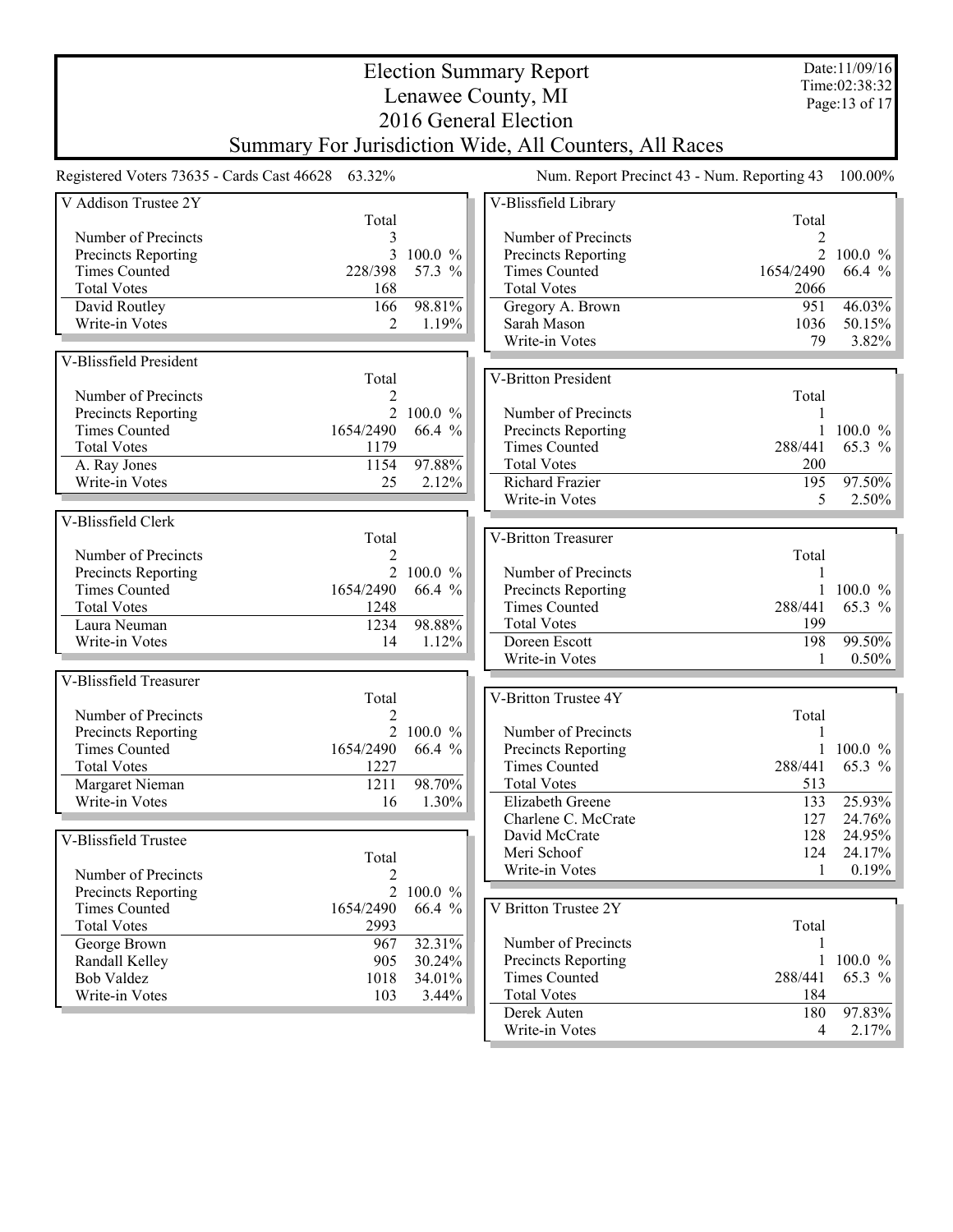|                                    | <b>Election Summary Report</b>                         |                 |                                             |                | Date:11/09/16                   |  |  |  |  |
|------------------------------------|--------------------------------------------------------|-----------------|---------------------------------------------|----------------|---------------------------------|--|--|--|--|
|                                    |                                                        |                 | Lenawee County, MI                          |                | Time:02:38:32<br>Page: 14 of 17 |  |  |  |  |
| 2016 General Election              |                                                        |                 |                                             |                |                                 |  |  |  |  |
|                                    | Summary For Jurisdiction Wide, All Counters, All Races |                 |                                             |                |                                 |  |  |  |  |
|                                    |                                                        |                 |                                             |                |                                 |  |  |  |  |
|                                    | Registered Voters 73635 - Cards Cast 46628 63.32%      |                 | Num. Report Precinct 43 - Num. Reporting 43 |                | 100.00%                         |  |  |  |  |
| V Cement City Trustee              |                                                        |                 | V-Clayton President                         |                |                                 |  |  |  |  |
|                                    | Total                                                  |                 |                                             | Total          |                                 |  |  |  |  |
| Number of Precincts                | 2                                                      |                 | Number of Precincts                         | 2              |                                 |  |  |  |  |
| Precincts Reporting                |                                                        | 2 100.0 %       | Precincts Reporting                         |                | 2 100.0 $\%$                    |  |  |  |  |
| <b>Times Counted</b>               | 166/311                                                | 53.4 %          | <b>Times Counted</b>                        | 104/225        | 46.2 $%$                        |  |  |  |  |
| <b>Total Votes</b>                 | 266<br>60                                              | 22.56%          | <b>Total Votes</b>                          | 80<br>80       | 100.00%                         |  |  |  |  |
| Jeff Cratsenburg<br>Zachery Karnaz | 63                                                     | 23.68%          | Mark Jeffrey<br>Write-in Votes              | $\theta$       | $0.00\%$                        |  |  |  |  |
| Mark Mitchell                      | 46                                                     | 17.29%          |                                             |                |                                 |  |  |  |  |
| Cathy Senkewitz                    | 90                                                     | 33.83%          | V-Clayton Clerk                             |                |                                 |  |  |  |  |
| Write-in Votes                     | 7                                                      | 2.63%           |                                             | Total          |                                 |  |  |  |  |
|                                    |                                                        |                 | Number of Precincts                         | 2              |                                 |  |  |  |  |
| V-Clinton President                |                                                        |                 | Precincts Reporting                         | $\overline{2}$ | $100.0 \%$                      |  |  |  |  |
|                                    | Total                                                  |                 | <b>Times Counted</b>                        | 104/225        | 46.2 $%$                        |  |  |  |  |
| Number of Precincts                |                                                        |                 | <b>Total Votes</b>                          | 76             |                                 |  |  |  |  |
| Precincts Reporting                | 1                                                      | 100.0 %         | Lynette Davis                               |                | 76 100.00%                      |  |  |  |  |
| <b>Times Counted</b>               | 1275/1805                                              | 70.6 %          | Write-in Votes                              | $\theta$       | $0.00\%$                        |  |  |  |  |
| <b>Total Votes</b>                 | 778                                                    |                 |                                             |                |                                 |  |  |  |  |
| Doris A. Kemner                    | 763                                                    | 98.07%          | V-Clayton Treasurer                         |                |                                 |  |  |  |  |
| Write-in Votes                     | 15                                                     | 1.93%           |                                             | Total          |                                 |  |  |  |  |
|                                    |                                                        |                 | Number of Precincts                         | $\overline{2}$ |                                 |  |  |  |  |
| V-Clinton Trustee                  |                                                        |                 | Precincts Reporting                         | $\overline{2}$ | $100.0 \%$                      |  |  |  |  |
|                                    | Total                                                  |                 | <b>Times Counted</b>                        | 104/225        | 46.2 $%$                        |  |  |  |  |
| Number of Precincts                |                                                        |                 | <b>Total Votes</b>                          | 76             |                                 |  |  |  |  |
| Precincts Reporting                | 1                                                      | 100.0 %         | Lois R. McNeil                              | 73             | 96.05%                          |  |  |  |  |
| <b>Times Counted</b>               | 1275/1805<br>1944                                      | 70.6 %          | Write-in Votes                              | 3              | 3.95%                           |  |  |  |  |
| <b>Total Votes</b><br>Carl Habrick | 705                                                    | 36.27%          |                                             |                |                                 |  |  |  |  |
| Joseph Orban                       | 605                                                    | 31.12%          | V-Clayton Trustee                           |                |                                 |  |  |  |  |
| Larry J. Sines                     | 627                                                    | 32.25%          |                                             | Total          |                                 |  |  |  |  |
| Write-in Votes                     | 7                                                      | 0.36%           | Number of Precincts                         | 2<br>2         | $100.0 \%$                      |  |  |  |  |
|                                    |                                                        |                 | Precincts Reporting<br><b>Times Counted</b> | 104/225        | 46.2 %                          |  |  |  |  |
| V-Clinton PT Trustee               |                                                        |                 | <b>Total Votes</b>                          | 210            |                                 |  |  |  |  |
|                                    | Total                                                  |                 | Cathleen Brown                              | 56             | 26.67%                          |  |  |  |  |
| Number of Precincts                |                                                        |                 | Stephen DeLine, II                          | 46             | 21.90%                          |  |  |  |  |
| Precincts Reporting                |                                                        | 1 100.0 $\%$    | Joe Garrow                                  | 47             | 22.38%                          |  |  |  |  |
| <b>Times Counted</b>               | 1275/1805                                              | 70.6 %          | Craig Jones                                 | 29             | 13.81%                          |  |  |  |  |
| <b>Total Votes</b>                 | 770                                                    |                 | John Lee                                    | 32             | $15.24\%$                       |  |  |  |  |
| <b>Gregory Michalak</b>            | 766                                                    | 99.48%          | Write-in Votes                              | $\theta$       | $0.00\%$                        |  |  |  |  |
| Write-in Votes                     | 4                                                      | 0.52%           |                                             |                |                                 |  |  |  |  |
|                                    |                                                        |                 | V-Deerfield President                       |                |                                 |  |  |  |  |
| V-Clinton S-K Brd Trustee          |                                                        |                 |                                             | Total          |                                 |  |  |  |  |
|                                    | Total                                                  |                 | Number of Precincts                         |                |                                 |  |  |  |  |
| Number of Precincts                |                                                        |                 | Precincts Reporting                         | 1              | $100.0 \%$                      |  |  |  |  |
| Precincts Reporting                | 1                                                      | 100.0 %         | <b>Times Counted</b>                        | 425/634        | 67.0 $%$                        |  |  |  |  |
| <b>Times Counted</b>               | 1275/1805                                              | 70.6 %          | <b>Total Votes</b>                          | 311            |                                 |  |  |  |  |
| <b>Total Votes</b>                 | 1913                                                   |                 | Todd M. Nighswander                         | 304            | 97.75%                          |  |  |  |  |
| <b>Sally Daniels</b>               | 627                                                    | 32.78%          | Write-in Votes                              | 7              | 2.25%                           |  |  |  |  |
| Ann Mason<br>Jackie Proctor        | 614                                                    | 32.10%          |                                             |                |                                 |  |  |  |  |
| Write-in Votes                     | 667<br>5                                               | 34.87%<br>0.26% |                                             |                |                                 |  |  |  |  |
|                                    |                                                        |                 |                                             |                |                                 |  |  |  |  |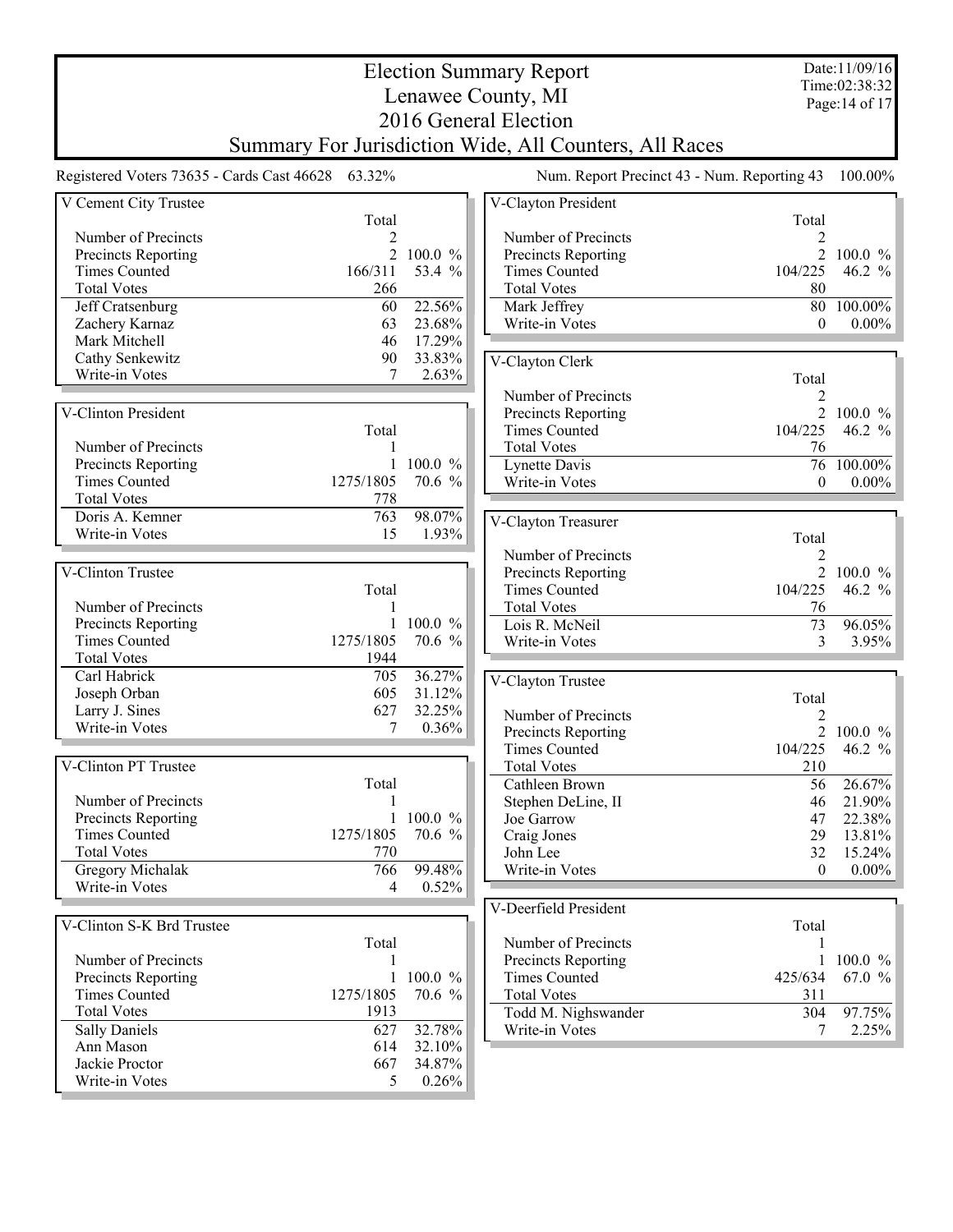|                                                   |                                                        |              |                  |  | <b>Election Summary Report</b>              |  |                   | Date:11/09/16   |  |
|---------------------------------------------------|--------------------------------------------------------|--------------|------------------|--|---------------------------------------------|--|-------------------|-----------------|--|
|                                                   |                                                        |              |                  |  | Lenawee County, MI                          |  |                   | Time:02:38:32   |  |
|                                                   |                                                        |              |                  |  |                                             |  |                   | Page: 15 of 17  |  |
|                                                   | 2016 General Election                                  |              |                  |  |                                             |  |                   |                 |  |
|                                                   | Summary For Jurisdiction Wide, All Counters, All Races |              |                  |  |                                             |  |                   |                 |  |
| Registered Voters 73635 - Cards Cast 46628 63.32% |                                                        |              |                  |  | Num. Report Precinct 43 - Num. Reporting 43 |  |                   | 100.00%         |  |
| V-Deerfield Trustee 4Y                            |                                                        |              |                  |  | V Onsted Trustee                            |  |                   |                 |  |
|                                                   |                                                        | Total        |                  |  |                                             |  | Total             |                 |  |
| Number of Precincts                               |                                                        |              |                  |  | Number of Precincts                         |  |                   |                 |  |
| Precincts Reporting                               |                                                        |              | 100.0 %          |  | Precincts Reporting                         |  |                   | $100.0 \%$      |  |
| <b>Times Counted</b>                              | 425/634                                                |              | 67.0 %           |  | <b>Times Counted</b>                        |  | 457/649           | 70.4 %          |  |
| <b>Total Votes</b>                                |                                                        | 746          |                  |  | <b>Total Votes</b>                          |  | 546               |                 |  |
| Michael Gilson                                    |                                                        | 273          | 36.60%           |  | Heidi Cannon                                |  | 270               | 49.45%          |  |
| Donna Holubik                                     |                                                        | 250<br>222   | 33.51%<br>29.76% |  | Caleb Schultz                               |  | 269<br>7          | 49.27%<br>1.28% |  |
| Dave Rogers<br>Write-in Votes                     |                                                        | 1            | 0.13%            |  | Write-in Votes                              |  |                   |                 |  |
|                                                   |                                                        |              |                  |  | SD Addison 6Y                               |  |                   |                 |  |
| V Deerfield Trustee 2Y                            |                                                        |              |                  |  |                                             |  | Total             |                 |  |
|                                                   |                                                        | Total        |                  |  | Number of Precincts                         |  | 3                 |                 |  |
| Number of Precincts                               |                                                        |              |                  |  | Precincts Reporting                         |  |                   | 3 100.0 %       |  |
| Precincts Reporting                               |                                                        | 1            | 100.0 %          |  | <b>Times Counted</b>                        |  | 2300/3522         | 65.3 %          |  |
| <b>Times Counted</b>                              | 425/634                                                |              | 67.0 %           |  | <b>Total Votes</b>                          |  | 1438              |                 |  |
| <b>Total Votes</b>                                |                                                        | 332          |                  |  | Michael Murphy                              |  | 1395              | 97.01%          |  |
| Nathan OConnor                                    |                                                        | 212          | 63.86%           |  | Write-in Votes                              |  | 43                | 2.99%           |  |
| Shane Parker                                      |                                                        | 119          | 35.84%           |  |                                             |  |                   |                 |  |
| Write-in Votes                                    |                                                        | 1            | 0.30%            |  | SD Addison 2Y                               |  |                   |                 |  |
|                                                   |                                                        |              |                  |  |                                             |  | Total             |                 |  |
| V Onsted President                                |                                                        |              |                  |  | Number of Precincts                         |  | 3                 |                 |  |
|                                                   |                                                        | Total        |                  |  | Precincts Reporting                         |  | 3                 | $100.0 \%$      |  |
| Number of Precincts                               |                                                        |              |                  |  | <b>Times Counted</b>                        |  | 2300/3522         | 65.3 %          |  |
| Precincts Reporting                               |                                                        | $\mathbf{1}$ | 100.0 %          |  | <b>Total Votes</b>                          |  | 1393              |                 |  |
| <b>Times Counted</b>                              | 457/649                                                |              | 70.4 %           |  | <b>Irving Dentel</b>                        |  | 1285              | 92.25%          |  |
| <b>Total Votes</b>                                |                                                        | 399          |                  |  | Write-in Votes                              |  | 108               | 7.75%           |  |
| Ronald D. Bailey                                  |                                                        | 237          | 59.40%           |  |                                             |  |                   |                 |  |
| Nate Snyder                                       |                                                        | 157          | 39.35%           |  | SD Adrian                                   |  |                   |                 |  |
| Write-in Votes                                    |                                                        | 5            | 1.25%            |  |                                             |  | Total             |                 |  |
|                                                   |                                                        |              |                  |  | Number of Precincts                         |  | 17                |                 |  |
| V Onsted Clerk                                    |                                                        |              |                  |  | Precincts Reporting                         |  |                   | 17 100.0 %      |  |
|                                                   |                                                        | Total        |                  |  | <b>Times Counted</b>                        |  | 12383/21344       | 58.0 %          |  |
| Number of Precincts                               |                                                        | 1            |                  |  | <b>Total Votes</b>                          |  | 16130             |                 |  |
| Precincts Reporting                               |                                                        | $\mathbf{1}$ | 100.0 %          |  | Michael C. Buku                             |  | 2505              | 15.53%          |  |
| <b>Times Counted</b>                              | 457/649                                                |              | 70.4 %           |  | David Davies                                |  | 1609              | 9.98%           |  |
| <b>Total Votes</b>                                |                                                        | 329          |                  |  | <b>Beth Ferguson</b>                        |  | 3905              | 24.21%          |  |
| Annette Dupuie                                    |                                                        | 326          | 99.09%           |  | <b>Rudy Flores</b>                          |  | 3543              | 21.97%          |  |
| Write-in Votes                                    |                                                        | 3            | 0.91%            |  | Mary Martin                                 |  | 1782              | 11.05%          |  |
|                                                   |                                                        |              |                  |  | Ryan Sieler                                 |  | 2688              | 16.66%          |  |
| V Onsted Treasurer                                |                                                        |              |                  |  | Write-in Votes                              |  | 98                | $0.61\%$        |  |
|                                                   |                                                        | Total        |                  |  |                                             |  |                   |                 |  |
| Number of Precincts                               |                                                        |              |                  |  | SD Blissfield Board                         |  |                   |                 |  |
| <b>Precincts Reporting</b>                        |                                                        | 1            | 100.0 %          |  |                                             |  | Total             |                 |  |
| <b>Times Counted</b>                              | 457/649                                                |              | 70.4 %           |  | Number of Precincts                         |  | 8                 |                 |  |
| <b>Total Votes</b>                                |                                                        | 348          |                  |  | Precincts Reporting                         |  | 8                 | $100.0 \%$      |  |
| Frank J. Johnson                                  |                                                        | 344          | 98.85%           |  | <b>Times Counted</b><br><b>Total Votes</b>  |  | 3761/5457<br>4383 | 68.9 %          |  |
| Write-in Votes                                    |                                                        | 4            | 1.15%            |  | Dave Brewer                                 |  | 2266              | 51.70%          |  |
|                                                   |                                                        |              |                  |  | Michael Cole                                |  | 2062              | 47.05%          |  |
|                                                   |                                                        |              |                  |  | Write-in Votes                              |  | 55                | 1.25%           |  |
|                                                   |                                                        |              |                  |  |                                             |  |                   |                 |  |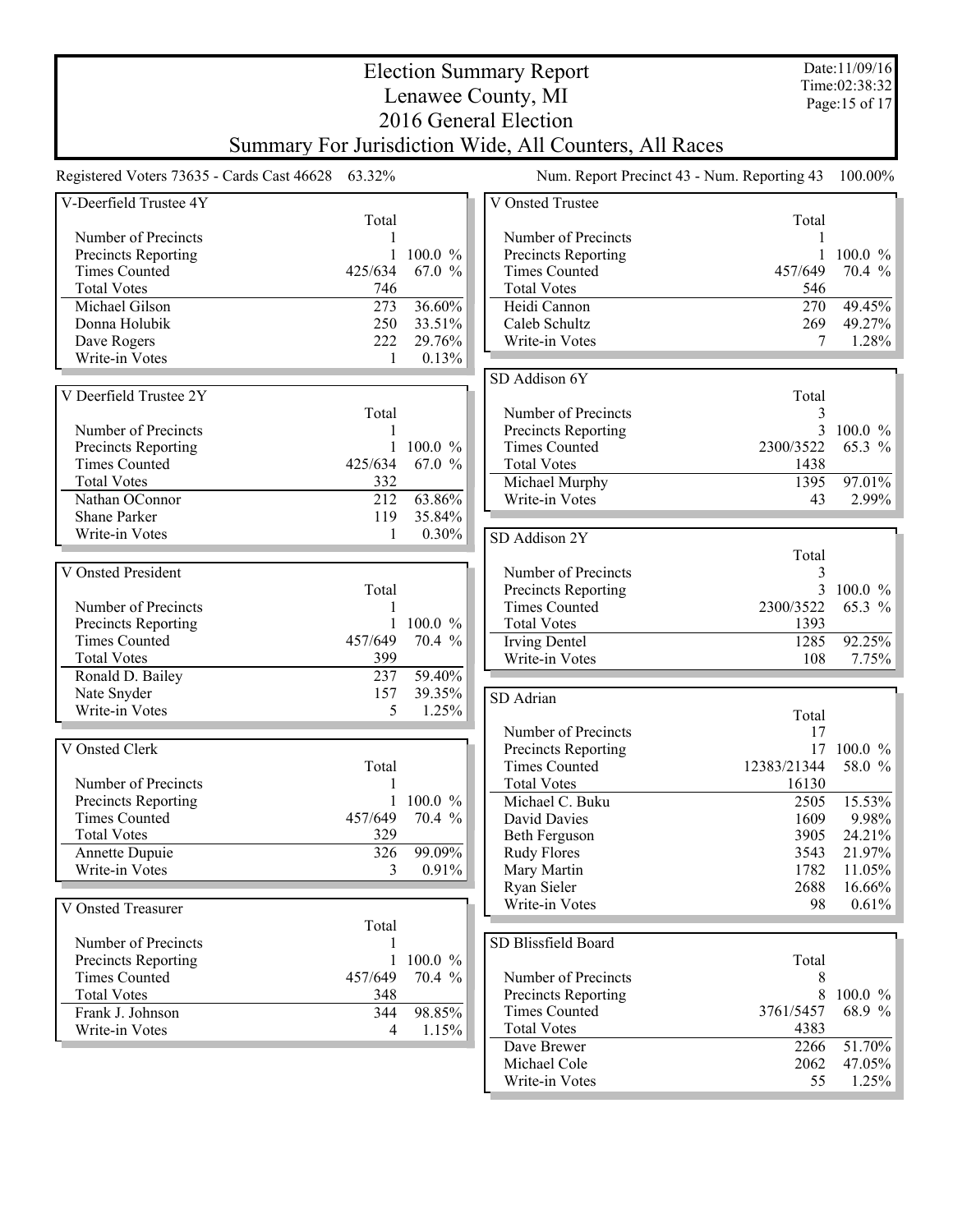|                                     |                                                        |                  | <b>Election Summary Report</b>              |                                             | Date:11/09/16           |
|-------------------------------------|--------------------------------------------------------|------------------|---------------------------------------------|---------------------------------------------|-------------------------|
|                                     |                                                        |                  | Lenawee County, MI                          |                                             | Time:02:38:32           |
|                                     |                                                        |                  |                                             |                                             | Page: 16 of 17          |
|                                     |                                                        |                  | 2016 General Election                       |                                             |                         |
|                                     | Summary For Jurisdiction Wide, All Counters, All Races |                  |                                             |                                             |                         |
|                                     | Registered Voters 73635 - Cards Cast 46628 63.32%      |                  |                                             | Num. Report Precinct 43 - Num. Reporting 43 | 100.00%                 |
| SD Britton Deerfld                  |                                                        |                  | SD Hudson Board 2Y                          |                                             |                         |
|                                     | Total                                                  |                  |                                             | Total                                       |                         |
| Number of Precincts                 | 5                                                      |                  | Number of Precincts                         | 5                                           |                         |
| Precincts Reporting                 | 5                                                      | 100.0 %          | Precincts Reporting                         |                                             | $100.0 \%$              |
| <b>Times Counted</b>                | 1806/2661                                              | 67.9 %           | <b>Times Counted</b>                        | 2114/3631                                   | 58.2 %                  |
| <b>Total Votes</b>                  | 2005                                                   |                  | <b>Total Votes</b>                          | 1395                                        |                         |
| Brian K. Bartush                    | 1010                                                   | 50.37%           | Becky Pogoreski                             | 1376                                        | 98.64%                  |
| Rodney Conner                       | 975                                                    | 48.63%           | Write-in Votes                              | 19                                          | 1.36%                   |
| Write-in Votes                      | 20                                                     | 1.00%            |                                             |                                             |                         |
|                                     |                                                        |                  | SD Madison Board                            |                                             |                         |
| SD Clinton Board 6Y                 |                                                        |                  |                                             | Total                                       |                         |
|                                     | Total                                                  |                  | Number of Precincts                         |                                             |                         |
| Number of Precincts                 | 5                                                      |                  | Precincts Reporting                         |                                             | 7 100.0 %               |
| Precincts Reporting                 | 5                                                      | 100.0 %          | <b>Times Counted</b>                        | 2038/4080                                   | 50.0 %                  |
| <b>Times Counted</b>                | 2716/3855                                              | 70.5 %           | <b>Total Votes</b>                          | 2061                                        |                         |
| <b>Total Votes</b>                  | 3060                                                   |                  | Tina Claiborne                              | 1071                                        | 51.97%                  |
| Shirley A. Harris                   | 1493                                                   | 48.79%           | Eric J. McDonald                            | 963<br>27                                   | 46.72%                  |
| Monica F VanTuyle<br>Write-in Votes | 1395                                                   | 45.59%           | Write-in Votes                              |                                             | 1.31%                   |
|                                     | 172                                                    | 5.62%            |                                             |                                             |                         |
|                                     |                                                        |                  | SD Morenci Board                            |                                             |                         |
| SD Clinton Board 4Y                 |                                                        |                  |                                             | Total                                       |                         |
|                                     | Total                                                  |                  | Number of Precincts                         | 6                                           |                         |
| Number of Precincts                 | 5                                                      |                  | Precincts Reporting                         | 6                                           | $100.0 \%$              |
| Precincts Reporting                 | 5                                                      | 100.0 %          | <b>Times Counted</b>                        | 1705/3189                                   | 53.5 %                  |
| <b>Times Counted</b>                | 2716/3855                                              | 70.5 %           | <b>Total Votes</b>                          | 3517                                        |                         |
| <b>Total Votes</b>                  | 1618                                                   |                  | Matthew R Bachman                           | 956                                         | $27.18\%$               |
| <b>Steve Clegg</b>                  | 1598                                                   | 98.76%           | Tom E. Christenson                          | 568                                         | 16.15%                  |
| Write-in Votes                      | 20                                                     | 1.24%            | Claudette Galbreath                         | 352                                         | 10.01%                  |
|                                     |                                                        |                  | <b>Bradley Lonis</b>                        | 740                                         | 21.04%                  |
| SD Columbia Board                   |                                                        |                  | Laura Spencer<br>Write-in Votes             | 887<br>14                                   | 25.22%<br>0.40%         |
|                                     | Total                                                  |                  |                                             |                                             |                         |
| Number of Precincts                 | 4                                                      |                  |                                             |                                             |                         |
| Precincts Reporting                 | 4                                                      | $100.0 \%$       | SD Onsted Board                             |                                             |                         |
| <b>Times Counted</b>                | 849/1382                                               | 61.4 %           |                                             | Total                                       |                         |
| <b>Total Votes</b>                  | 898                                                    |                  | Number of Precincts                         | 10                                          |                         |
| Kyle Bamm                           | 256                                                    | 28.51%           | Precincts Reporting<br><b>Times Counted</b> | 5233/7317                                   | 10 100.0 %<br>$71.5 \%$ |
| Jodi Collins                        | 318                                                    | 35.41%<br>35.52% | <b>Total Votes</b>                          | 6034                                        |                         |
| Beverly E. Fish<br>Write-in Votes   | 319                                                    | 0.56%            |                                             | 1738                                        | 28.80%                  |
|                                     | 5                                                      |                  | Don Bayes, Jr.<br>Jason Terakedis           |                                             | 33.74%                  |
|                                     |                                                        |                  | Keith R. Williams                           | 2036<br>2048                                | 33.94%                  |
| SD Hudson Board 6Y                  |                                                        |                  | Write-in Votes                              | 212                                         | 3.51%                   |
|                                     | Total                                                  |                  |                                             |                                             |                         |
| Number of Precincts                 | 5                                                      |                  |                                             |                                             |                         |
| Precincts Reporting                 | 5                                                      | 100.0 %          | SD Sand Creek Board                         |                                             |                         |
| <b>Times Counted</b>                | 2114/3631                                              | 58.2 %           |                                             | Total                                       |                         |
| <b>Total Votes</b>                  | 2495                                                   |                  | Number of Precincts                         |                                             |                         |
| Marsha Evenson                      | 1233                                                   | 49.42%           | Precincts Reporting<br><b>Times Counted</b> | 7<br>1825/2801                              | $100.0 \%$<br>65.2 %    |
| Jim Reamsnyder                      | 1243                                                   | 49.82%           |                                             |                                             |                         |
| Write-in Votes                      | 19                                                     | 0.76%            | <b>Total Votes</b>                          | 3267                                        |                         |
|                                     |                                                        |                  | Dennis Brugger                              | 1190<br>1076                                | 36.42%<br>32.94%        |
|                                     |                                                        |                  | Kenneth D. Leininger<br>Randy L. Olson      | 983                                         | 30.09%                  |
|                                     |                                                        |                  | Write-in Votes                              | 18                                          | $0.55\%$                |
|                                     |                                                        |                  |                                             |                                             |                         |